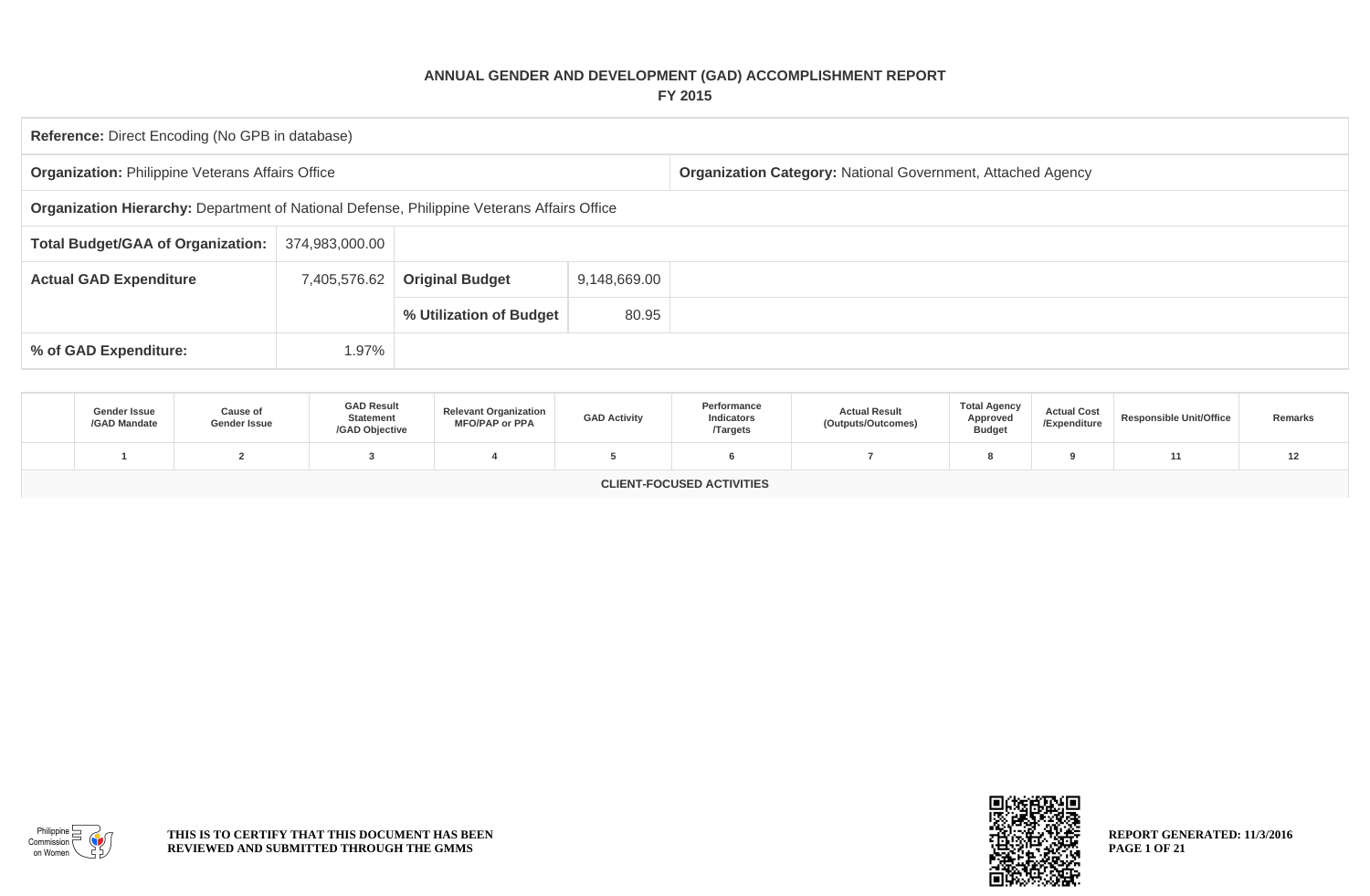|                | <b>Gender Issue</b><br>/GAD Mandate                                                                                                                                                                                                                                                          | Cause of<br><b>Gender Issue</b>                                                                            | <b>GAD Result</b><br><b>Statement</b><br>/GAD Objective                                                                   | <b>Relevant Organization</b><br><b>MFO/PAP or PPA</b>                                   | <b>GAD Activity</b>                                                                                                                                                                                                                                                                                                                                                            | Performance<br>Indicators<br><b>Targets</b>                                           | <b>Actual Result</b><br>(Outputs/Outcomes)                                                                                                                                                                                                 | <b>Total Agency</b><br>Approved<br><b>Budget</b> | <b>Actual Cost</b><br>/Expenditure | <b>Responsible Unit/Office</b>                           | <b>Remarks</b>                                                                      |
|----------------|----------------------------------------------------------------------------------------------------------------------------------------------------------------------------------------------------------------------------------------------------------------------------------------------|------------------------------------------------------------------------------------------------------------|---------------------------------------------------------------------------------------------------------------------------|-----------------------------------------------------------------------------------------|--------------------------------------------------------------------------------------------------------------------------------------------------------------------------------------------------------------------------------------------------------------------------------------------------------------------------------------------------------------------------------|---------------------------------------------------------------------------------------|--------------------------------------------------------------------------------------------------------------------------------------------------------------------------------------------------------------------------------------------|--------------------------------------------------|------------------------------------|----------------------------------------------------------|-------------------------------------------------------------------------------------|
|                | $\overline{1}$                                                                                                                                                                                                                                                                               | $\overline{2}$                                                                                             | $\overline{3}$                                                                                                            | $\overline{4}$                                                                          | 5                                                                                                                                                                                                                                                                                                                                                                              | 6                                                                                     | $\overline{7}$                                                                                                                                                                                                                             | 8                                                | 9                                  | 11                                                       | 12                                                                                  |
| $\mathbf{1}$   | Insufficient<br>information<br>campaign and<br>advocacy on<br><b>PVAO GAD</b><br>Programs,<br>activities and<br>projects to<br>pensioners,<br>beneficiaries,<br>claimants,<br>external<br>stakeholders<br>(legislators, line<br>agencies of<br>national<br>government,<br>LGUs)              | Insufficient information<br>materials on GAD<br>issues and concerns of<br>veterans and their<br>dependents | To provide<br>information on and<br>recognize the role of<br>women in the<br>nation's war history                         | MFO: MFO2<br>Preservation and<br>Development<br><b>Services for Military</b><br>Shrines | Recognition/awarding<br>of women veterans                                                                                                                                                                                                                                                                                                                                      | No. of women<br>veterans<br>recognized/awarded                                        | 6 women veterans were<br>given recognition by PVAO<br>as of December 2015<br>during the following<br>commemorations: Victory at<br>Bessang Pass, Victory at<br>Kiangan and 149th Birth<br>Anniversary of Ricartein<br>Batac, Ilocos Norte. | 750,000.00<br>GAA                                | 541,600.00<br>GAA                  | Veterans<br>Management and<br><b>Historical Division</b> | Variance of<br>P208,400 is due<br>to few number of<br>women awardee                 |
| $\overline{2}$ | Insufficient<br>information<br>campaign and<br>advocacy on<br><b>PVAO GAD</b><br>Programs,<br>activities and<br>projects to<br>pensioners,<br>beneficiaries,<br>claimants,<br>external<br>stakeholders<br>(legislators, line<br>agencies of<br>national<br>government,<br>LGU <sub>s</sub> ) | Insufficient information<br>materials on GAD<br>issues and concerns of<br>veterans and their<br>dependents | To widen<br>appreciation of GAD<br>concepts, issues and<br>concerns among the<br>external and internal<br>clients of PVAO | MFO: General<br>Administration and<br><b>Support Services</b>                           | Production and<br>distribution of IEC<br>materials such as<br>news magazines,<br>flyers, posters,<br>primers, manuals,<br>hand-outs and<br>brochures on<br>GAD-related topics<br>such as on<br>eliminating VAW,<br>gender and family<br>relations, and on<br>gender-responsive<br>laws and policies to<br>veteran organizations<br>and the<br>veteran-clientele<br>nationwide. | At least four (4)<br>GAD write-ups by<br>Q4 in the PVAO<br>Bulletin/Magazine<br>by Q2 | Two (2) GAD write-up<br>prepared for 1st<br>Semester:1)Empowering<br>Women Clientele and<br>Employees2) Former DOLE<br>Chief Pays Tribute to<br>Nameless, Faceless<br>Heroes                                                               | 320,000.00<br>GAA                                | 328,000.00<br>GAA                  | VAMD and Stratcom                                        | Variance of<br>P8,000.00<br>attributed to<br>amount of<br>supplies and<br>materials |



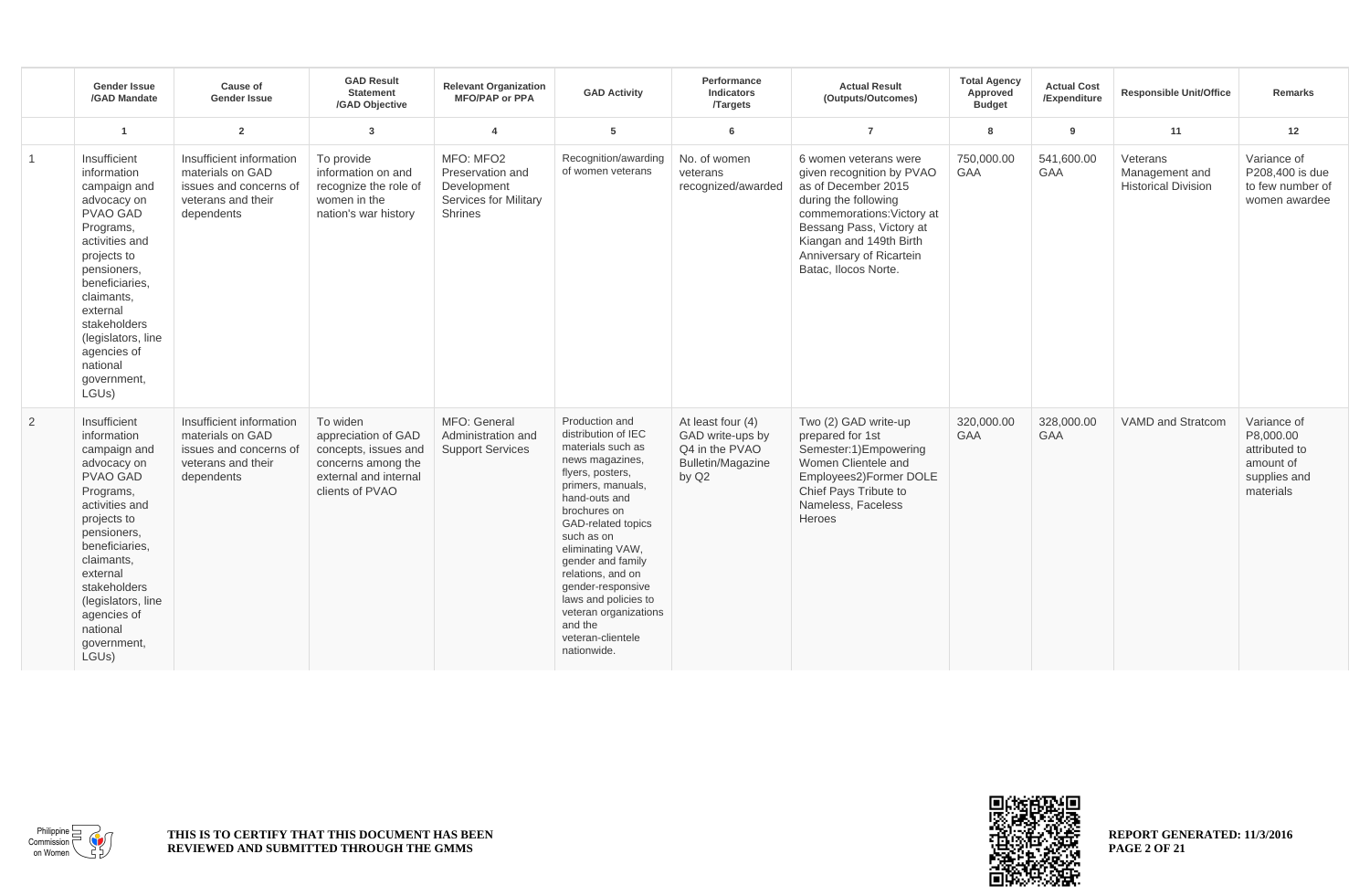|   | <b>Gender Issue</b><br>/GAD Mandate                                                                                                                                                                                                                                                          | Cause of<br><b>Gender Issue</b>                                                                            | <b>GAD Result</b><br><b>Statement</b><br>/GAD Objective                                                                   | <b>Relevant Organization</b><br><b>MFO/PAP or PPA</b>                          | <b>GAD Activity</b>                                                       | Performance<br>Indicators<br><b>Targets</b>                                      | <b>Actual Result</b><br>(Outputs/Outcomes)                                                                                                                                                                                                                                                                                                                                                                                                                                                                                                                                                                                          | <b>Total Agency</b><br>Approved<br><b>Budget</b> | <b>Actual Cost</b><br>/Expenditure | <b>Responsible Unit/Office</b> | Remarks                                                                                                                                              |
|---|----------------------------------------------------------------------------------------------------------------------------------------------------------------------------------------------------------------------------------------------------------------------------------------------|------------------------------------------------------------------------------------------------------------|---------------------------------------------------------------------------------------------------------------------------|--------------------------------------------------------------------------------|---------------------------------------------------------------------------|----------------------------------------------------------------------------------|-------------------------------------------------------------------------------------------------------------------------------------------------------------------------------------------------------------------------------------------------------------------------------------------------------------------------------------------------------------------------------------------------------------------------------------------------------------------------------------------------------------------------------------------------------------------------------------------------------------------------------------|--------------------------------------------------|------------------------------------|--------------------------------|------------------------------------------------------------------------------------------------------------------------------------------------------|
|   |                                                                                                                                                                                                                                                                                              | $\overline{2}$                                                                                             | 3                                                                                                                         | $\boldsymbol{\Lambda}$                                                         | 5                                                                         | 6                                                                                |                                                                                                                                                                                                                                                                                                                                                                                                                                                                                                                                                                                                                                     | 8                                                | 9                                  | 11                             | 12                                                                                                                                                   |
| 3 | Insufficient<br>information<br>campaign and<br>advocacy on<br><b>PVAO GAD</b><br>Programs,<br>activities and<br>projects to<br>pensioners,<br>beneficiaries,<br>claimants,<br>external<br>stakeholders<br>(legislators, line<br>agencies of<br>national<br>government,<br>LGU <sub>s</sub> ) | Insufficient information<br>materials on GAD<br>issues and concerns of<br>veterans and their<br>dependents | To widen<br>appreciation of GAD<br>concepts, issues and<br>concerns among the<br>external and internal<br>clients of PVAO | MFO: MFO1<br>Administration of<br>Veterans' Pension<br>and Benefits<br>Program | Setting-up of Help<br>Desk for Women<br>during Medical<br><b>Missions</b> | At least 8 Medical<br>Missions -by Q 4 in<br>various areas<br>outside the agency | Conducted seven (7)<br>Medical Missions in the<br>following places: Veterans<br>Center, CGEA, Q.C. -Jan.<br>23, 2015, Pampanga - Feb.<br>27, 2015, Trese Martirez<br>Cavite - March 24, 2015,<br>Tanay Rizal -May 27, 2015,<br>Imus. Cavite - June 24.<br>2015, E. Aguinaldo Cavite<br>-Sept 30, 2015 and Makati<br>City Oct. 30, 2015. Total<br>number of veterans and<br>beneficiaries participated in<br>the Medical Missions 953<br>persons (714 veterans and<br>239 - women<br>beneficiaries).Increased<br>awareness of clients/<br>beneficiaries of basic health<br>services and GAD<br>programs enforcing<br>women's rights. | 60,000.00<br><b>GAA</b>                          | 122,850.00<br>GAA                  | <b>VAMD</b>                    | Variance of<br>P62,850 to more<br>personnel<br>involved in the<br>conduct of survey<br>in view of the<br>target of 500<br>respondents for<br>FY 2015 |

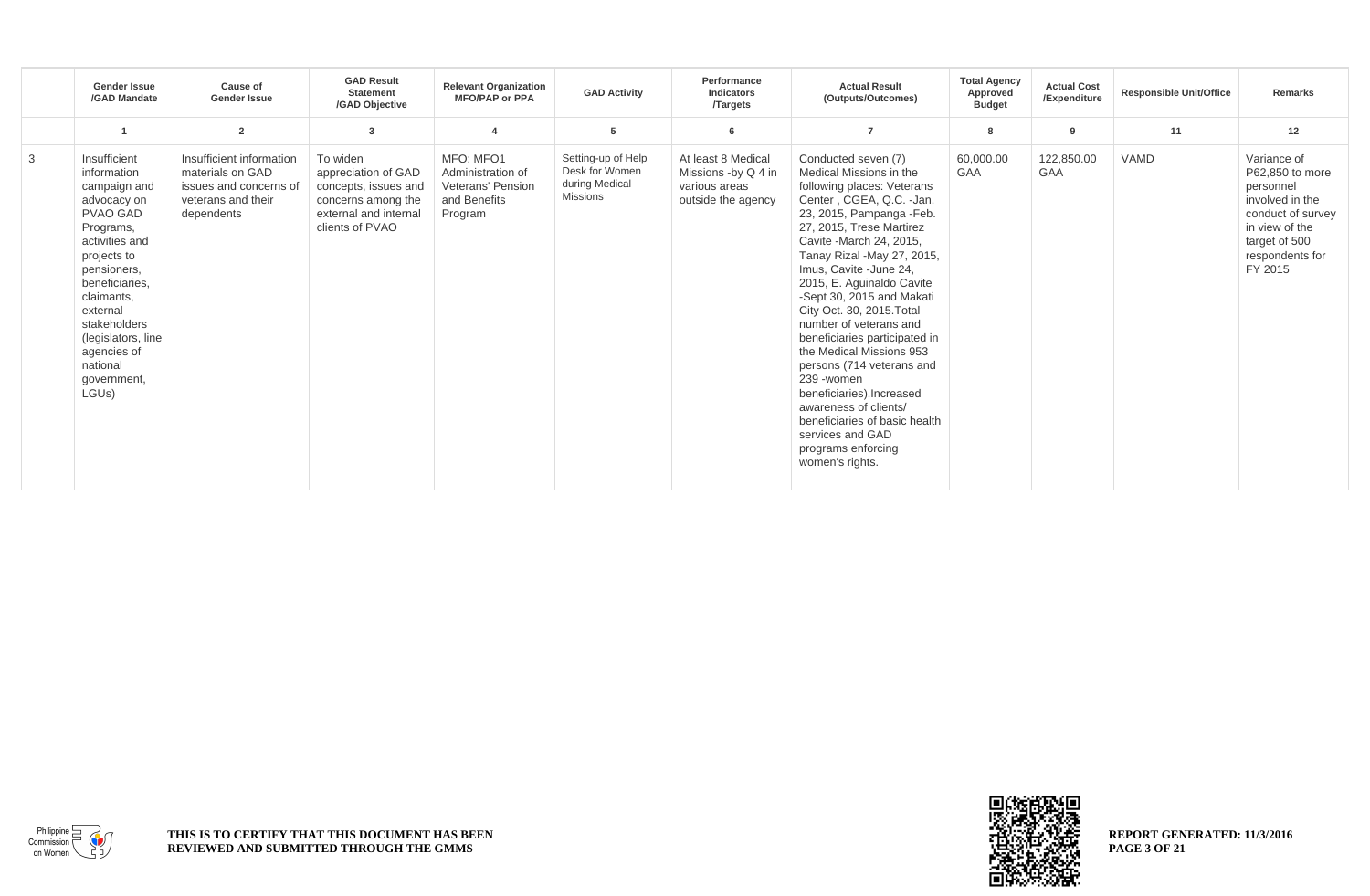|                | <b>Gender Issue</b><br>/GAD Mandate                                                                                                                                                                                                                                             | Cause of<br><b>Gender Issue</b>                                                                            | <b>GAD Result</b><br><b>Statement</b><br>/GAD Objective                                                                   | <b>Relevant Organization</b><br><b>MFO/PAP or PPA</b>         | <b>GAD Activity</b>                                             | Performance<br>Indicators<br><b>Targets</b>                    | <b>Actual Result</b><br>(Outputs/Outcomes)                                                                                                                                                                                                                                                                                | <b>Total Agency</b><br>Approved<br><b>Budget</b> | <b>Actual Cost</b><br>/Expenditure | <b>Responsible Unit/Office</b>                | <b>Remarks</b>                                                                 |
|----------------|---------------------------------------------------------------------------------------------------------------------------------------------------------------------------------------------------------------------------------------------------------------------------------|------------------------------------------------------------------------------------------------------------|---------------------------------------------------------------------------------------------------------------------------|---------------------------------------------------------------|-----------------------------------------------------------------|----------------------------------------------------------------|---------------------------------------------------------------------------------------------------------------------------------------------------------------------------------------------------------------------------------------------------------------------------------------------------------------------------|--------------------------------------------------|------------------------------------|-----------------------------------------------|--------------------------------------------------------------------------------|
|                | $\overline{1}$                                                                                                                                                                                                                                                                  | $\overline{2}$                                                                                             | $\overline{3}$                                                                                                            | $\overline{4}$                                                | 5                                                               | 6                                                              | $\overline{7}$                                                                                                                                                                                                                                                                                                            | 8                                                | 9                                  | 11                                            | 12                                                                             |
| $\overline{4}$ | Insufficient<br>information<br>campaign and<br>advocacy on<br><b>PVAO GAD</b><br>Programs,<br>activities and<br>projects to<br>pensioners,<br>beneficiaries,<br>claimants,<br>external<br>stakeholders<br>(legislators, line<br>agencies of<br>national<br>government,<br>LGUs) | Insufficient information<br>materials on GAD<br>issues and concerns of<br>veterans and their<br>dependents | To widen<br>appreciation of GAD<br>concepts, issues and<br>concerns among the<br>external and internal<br>clients of PVAO | MFO: General<br>Administration and<br><b>Support Services</b> | Maintenance of<br>PVAO GAD website                              | Uploading of GAD<br>articles in the PVAO<br><b>GAD</b> website | Uploading of GAD articles<br>in the PVAO GAD<br>website:3 articles and 1<br>infographic.Uploading of<br>PVAO GAD activities and<br>photosin the GAD<br>Facebook page, which<br>obtained 100likes and<br>garnered positive<br>comments indicating wide<br>appreciation of GAD among<br>internal and external clients.      | 60,000.00<br>GAA                                 | 63,600.00<br><b>GAA</b>            | Management and<br><b>Information Division</b> | Variance of<br>P3.600 attributed<br>to amount of<br>supplies and<br>materials. |
| 5              | Insufficient<br>information<br>campaign and<br>advocacy on<br><b>PVAO GAD</b><br>Programs,<br>activities and<br>projects to<br>pensioners,<br>beneficiaries,<br>claimants,<br>external<br>stakeholders<br>(legislators, line<br>agencies of<br>national<br>government,<br>LGUs) | Insufficient information<br>materials on GAD<br>issues and concerns of<br>veterans and their<br>dependents | To widen<br>appreciation of GAD<br>concepts, issues and<br>concerns among the<br>external and internal<br>clients of PVAO | MFO: General<br>Administration and<br><b>Support Services</b> | Maintenance and<br>improvement of GAD<br>corners in all offices | <b>GAD</b> corners<br>maintained - At least<br>forty $(40)$    | Maintained forty (40) GAD<br>corners in the PVAO Main<br>office, Field Service<br><b>Extension Offices and</b><br>Shrine Units nationwide.<br>Increased level of<br>awaremenessof PVAO<br>employees and clients on<br>laws, policies, issuances<br>and programs on women's<br>rights and concerns through<br>GAD corners. | 120,000.00<br>GAA                                | 120,000.00<br>GAA                  | Administrative<br>Division and GFPS           |                                                                                |



Commission on Women

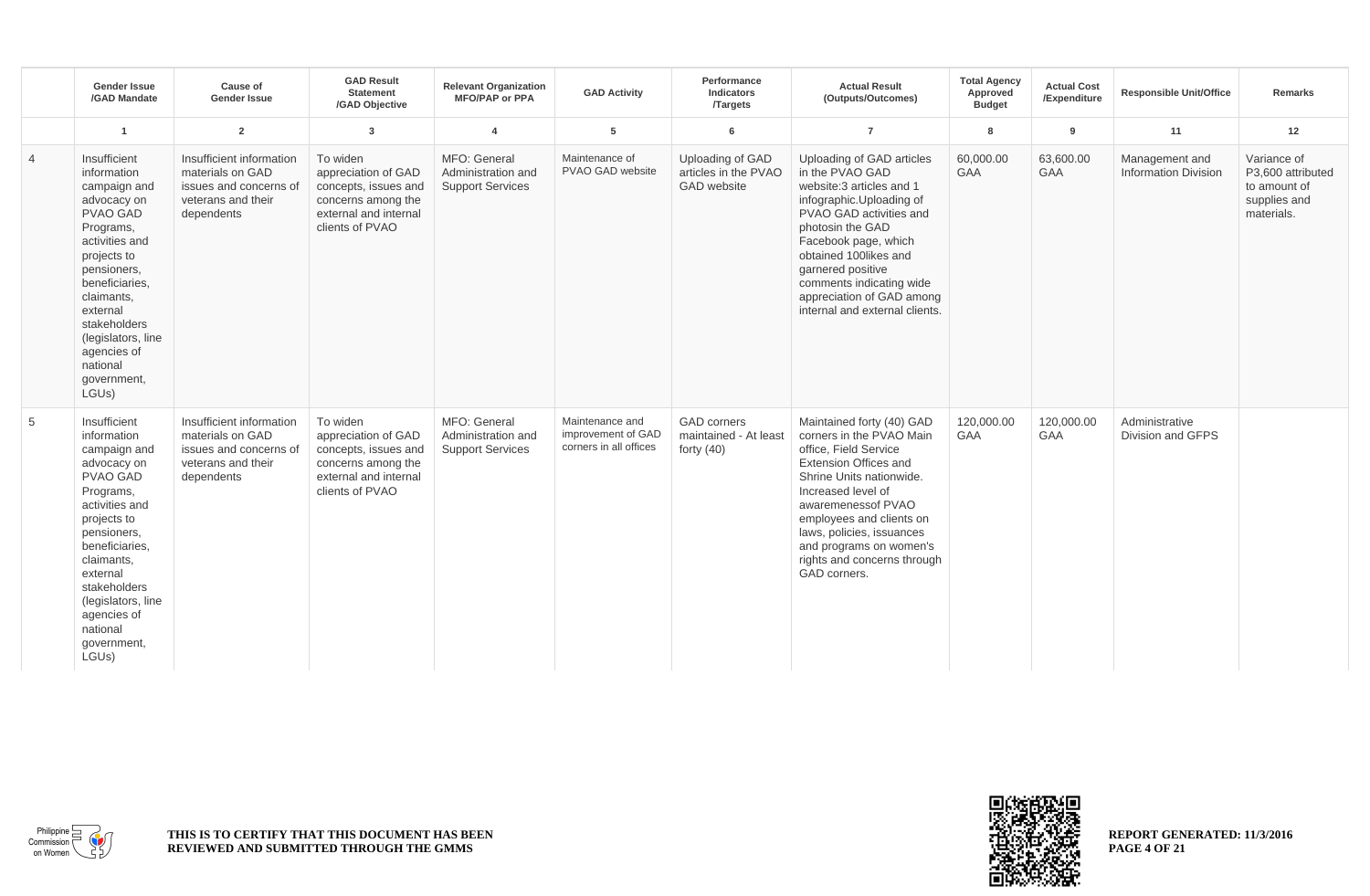|                | <b>Gender Issue</b><br>/GAD Mandate                                                                                                                                                                                                                                             | Cause of<br><b>Gender Issue</b>                                                                            | <b>GAD Result</b><br><b>Statement</b><br>/GAD Objective                                                                       | <b>Relevant Organization</b><br><b>MFO/PAP or PPA</b>                                 | <b>GAD Activity</b>                                                                                                                                                                                                     | Performance<br>Indicators<br><b>Targets</b>                                                                                                                          | <b>Actual Result</b><br>(Outputs/Outcomes)                                                                           | <b>Total Agency</b><br>Approved<br><b>Budget</b> | <b>Actual Cost</b><br>/Expenditure | <b>Responsible Unit/Office</b>                                                  | <b>Remarks</b>                                                                                                             |
|----------------|---------------------------------------------------------------------------------------------------------------------------------------------------------------------------------------------------------------------------------------------------------------------------------|------------------------------------------------------------------------------------------------------------|-------------------------------------------------------------------------------------------------------------------------------|---------------------------------------------------------------------------------------|-------------------------------------------------------------------------------------------------------------------------------------------------------------------------------------------------------------------------|----------------------------------------------------------------------------------------------------------------------------------------------------------------------|----------------------------------------------------------------------------------------------------------------------|--------------------------------------------------|------------------------------------|---------------------------------------------------------------------------------|----------------------------------------------------------------------------------------------------------------------------|
|                | $\overline{1}$                                                                                                                                                                                                                                                                  | $\overline{2}$                                                                                             | $\overline{3}$                                                                                                                | $\overline{4}$                                                                        | 5                                                                                                                                                                                                                       | 6                                                                                                                                                                    | $\overline{7}$                                                                                                       | 8                                                | 9                                  | 11                                                                              | 12                                                                                                                         |
| 6              | Insufficient<br>information<br>campaign and<br>advocacy on<br><b>PVAO GAD</b><br>Programs,<br>activities and<br>projects to<br>pensioners,<br>beneficiaries,<br>claimants,<br>external<br>stakeholders<br>(legislators, line<br>agencies of<br>national<br>government,<br>LGUs) | Insufficient information<br>materials on GAD<br>issues and concerns of<br>veterans and their<br>dependents | To provide an<br>improved GAD<br><b>Learning Resource</b><br>Center                                                           | MFO: General<br>Administration and<br><b>Support Services</b>                         | Upgrading of the<br>existing GAD<br>Resource Center into<br>a GAD Multi-media<br><b>Learning Resource</b><br>Center                                                                                                     | Procurement of<br>equipment and GAD<br>reference materials<br>(Plasma TV,<br>Speakers and DVD<br>Player) -by Q2                                                      | Procured equipmentand<br>fixtures for the GAD<br>Office: TV, Speakers, DVD<br>Player, cabinets, and<br>among others. | 100,000.00<br><b>GAA</b>                         | 100,000.00<br><b>GAA</b>           | Administrative<br>Division and GFPS                                             |                                                                                                                            |
| $\overline{7}$ | Insufficient<br>information<br>campaign and<br>advocacy on<br><b>PVAO GAD</b><br>Programs,<br>activities and<br>projects to<br>pensioners,<br>beneficiaries,<br>claimants,<br>external<br>stakeholders<br>(legislators, line<br>agencies of<br>national<br>government,<br>LGUs) | Insufficient information<br>materials on GAD<br>issues and concerns of<br>veterans and their<br>dependents | To maintain and<br>update<br>sex-disaggregated<br>data of:<br>$(1)$ employees $(2)$<br>veteran-clientele (3)<br>student-wards | MFO: MFO1<br>Administration of<br><b>Veterans' Pension</b><br>and Benefits<br>Program | Enhancement and<br>maintenance of the<br>following<br>sex-disaggregated<br>database on: (1)<br>PVAO employees (2)<br>Veteran-clientele and<br>their dependents (3)<br>beneficiaries of<br>PVAO benefits and<br>programs | Enhanced<br>sex-disaggregated<br>databases on PVAO<br>employees.Veterans<br>and their<br>dependents and<br>Beneficiaries of<br>PVAO Benefits and<br>Programs - by Q4 | ProcuredIT equipments,<br>supplies & materials used<br>in updating the SDD.                                          | 500,000.00<br><b>GAA</b>                         | 220.100.00<br><b>GAA</b>           | Administrative<br>Division and<br>Management and<br><b>Information Division</b> | Variance of<br>179,900 is due to<br>lack of material<br>time to procure<br>specific IT<br>equipments to be<br>used for SDD |



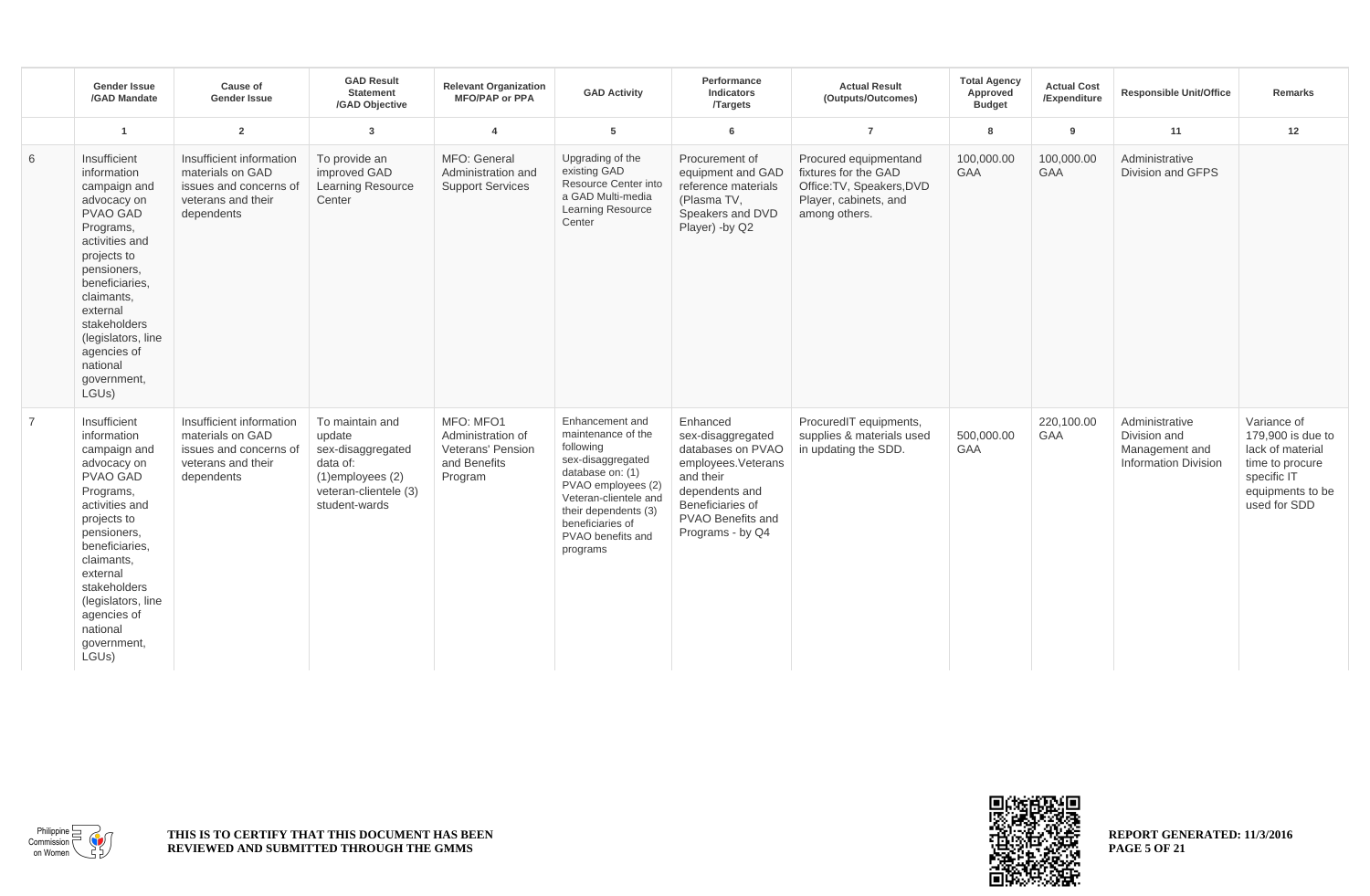|   | <b>Gender Issue</b><br>/GAD Mandate                                                                                                                                                                                                                                                          | Cause of<br><b>Gender Issue</b>                                                                            | <b>GAD Result</b><br><b>Statement</b><br>/GAD Objective                                           | <b>Relevant Organization</b><br><b>MFO/PAP or PPA</b>                                          | <b>GAD Activity</b>                                               | Performance<br>Indicators<br><b>Targets</b> | <b>Actual Result</b><br>(Outputs/Outcomes)                                                                                                                                                                                                  | <b>Total Agency</b><br>Approved<br><b>Budget</b> | <b>Actual Cost</b><br>/Expenditure | <b>Responsible Unit/Office</b>                           | <b>Remarks</b>                                                                                                                     |
|---|----------------------------------------------------------------------------------------------------------------------------------------------------------------------------------------------------------------------------------------------------------------------------------------------|------------------------------------------------------------------------------------------------------------|---------------------------------------------------------------------------------------------------|------------------------------------------------------------------------------------------------|-------------------------------------------------------------------|---------------------------------------------|---------------------------------------------------------------------------------------------------------------------------------------------------------------------------------------------------------------------------------------------|--------------------------------------------------|------------------------------------|----------------------------------------------------------|------------------------------------------------------------------------------------------------------------------------------------|
|   | $\overline{1}$                                                                                                                                                                                                                                                                               | $\overline{2}$                                                                                             | $\overline{3}$                                                                                    | $\overline{4}$                                                                                 | 5                                                                 | 6                                           | $\overline{7}$                                                                                                                                                                                                                              | 8                                                | 9                                  | 11                                                       | 12                                                                                                                                 |
| 8 | Insufficient<br>information<br>campaign and<br>advocacy on<br><b>PVAO GAD</b><br>Programs,<br>activities and<br>projects to<br>pensioners,<br>beneficiaries,<br>claimants,<br>external<br>stakeholders<br>(legislators, line<br>agencies of<br>national<br>government,<br>LGU <sub>s</sub> ) | Insufficient information<br>materials on GAD<br>issues and concerns of<br>veterans and their<br>dependents | To provide<br>information on and<br>recognize the role of<br>women in the<br>nation's war history | MFO: MFO2<br>Preservation and<br>Development<br><b>Services for Military</b><br><b>Shrines</b> | Maintenance of<br>database of Filipino<br>heroes                  | 1 book published by<br>Q4 - 1000 copies     | Maintenance of database of<br>Filipina Heroes for book<br>publication.As of December<br>2015, there are 11 Filipina<br>heroes in the database                                                                                               | 100.000.00<br>GAA                                | 100,000.00<br><b>GAA</b>           | Veterans<br>Management and<br><b>Historical Division</b> | <b>PS Attributionof</b><br>salary of Four (4)<br>personnel who<br>served as<br>researchers and<br>writers in drafting<br>the book. |
| 9 | Insufficient<br>information<br>campaign and<br>advocacy on<br>PVAO GAD<br>Programs,<br>activities and<br>projects to<br>pensioners,<br>beneficiaries,<br>claimants,<br>external<br>stakeholders<br>(legislators, line<br>agencies of<br>national<br>government,<br>LGU <sub>s</sub> )        | Insufficient information<br>materials on GAD<br>issues and concerns of<br>veterans and their<br>dependents | To provide<br>information on and<br>recognize the role of<br>women in the<br>nation's war history | MFO: MFO2<br>Preservation and<br>Development<br><b>Services for Military</b><br><b>Shrines</b> | Printing and<br>dissimination of<br>publication on GAD<br>conerns | 1 magazine by Q4 -<br>1000 copies           | Four (4) bulletin/magazines<br>issued by Q4 20,000<br>copies.Increased level of<br>knowledge and awareness<br>of readers on the role of<br>Filipina heroes during WWII<br>and other GAD related<br>articles published in PVAO<br>magazines. | 400,000.00<br><b>GAA</b>                         | 481,400.00<br><b>GAA</b>           | Veterans<br>Management and<br><b>Historical Division</b> | Variance of<br>P81,400.00 is<br>attributed to lower<br>printing cost                                                               |



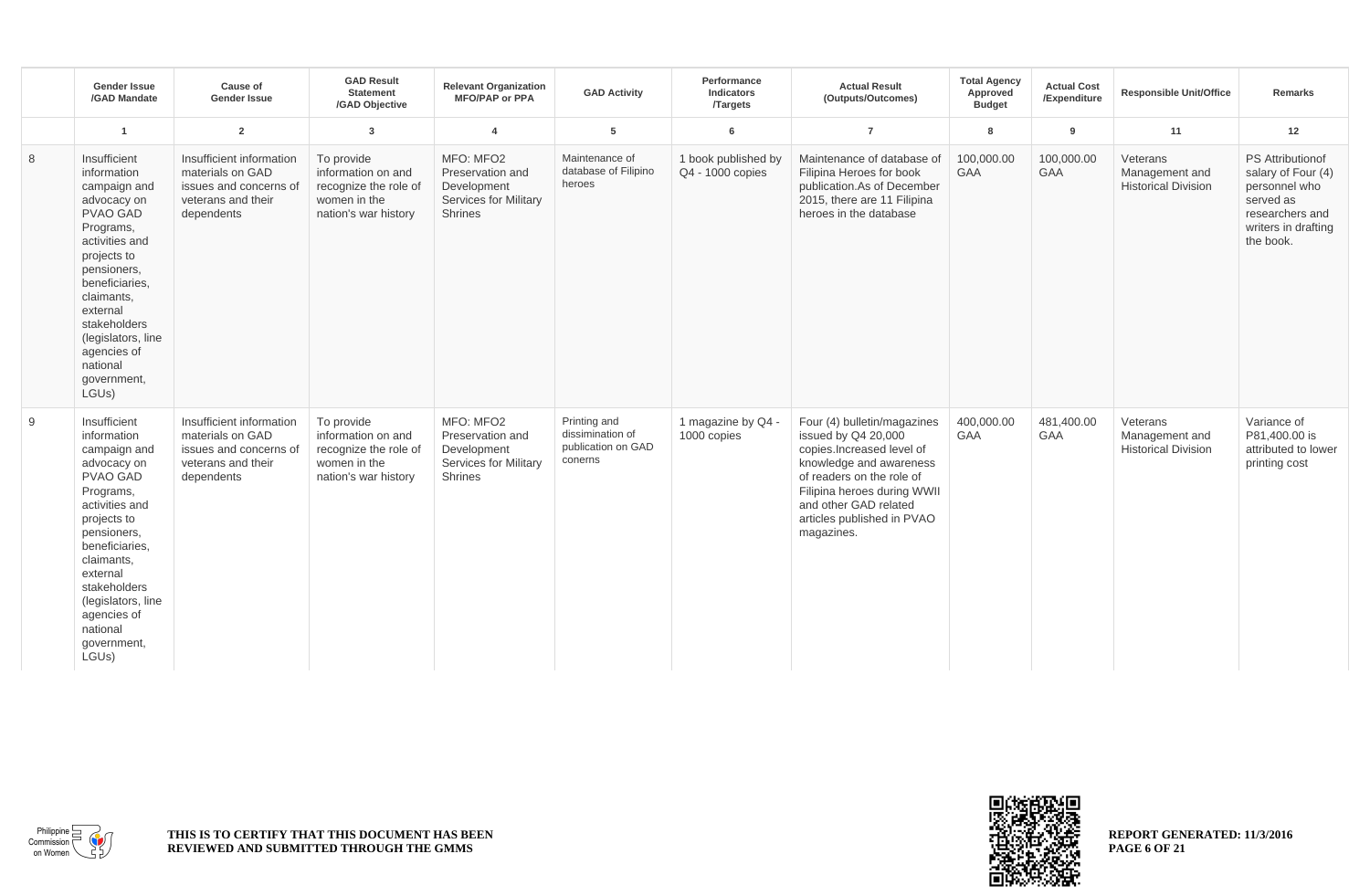|    | <b>Gender Issue</b><br>/GAD Mandate                                                                                                                                                                                                                                                   | Cause of<br><b>Gender Issue</b>                                                                            | <b>GAD Result</b><br><b>Statement</b><br>/GAD Objective                                                                   | <b>Relevant Organization</b><br><b>MFO/PAP or PPA</b>                                   | <b>GAD Activity</b>                                                                                                                                                                                                                                                                                                                                                            | Performance<br>Indicators<br><b>Targets</b>                           | <b>Actual Result</b><br>(Outputs/Outcomes)                                                                                                                                                                                                                                | <b>Total Agency</b><br>Approved<br><b>Budget</b> | <b>Actual Cost</b><br>/Expenditure | <b>Responsible Unit/Office</b>                           | <b>Remarks</b>                                                                                                                                                                          |
|----|---------------------------------------------------------------------------------------------------------------------------------------------------------------------------------------------------------------------------------------------------------------------------------------|------------------------------------------------------------------------------------------------------------|---------------------------------------------------------------------------------------------------------------------------|-----------------------------------------------------------------------------------------|--------------------------------------------------------------------------------------------------------------------------------------------------------------------------------------------------------------------------------------------------------------------------------------------------------------------------------------------------------------------------------|-----------------------------------------------------------------------|---------------------------------------------------------------------------------------------------------------------------------------------------------------------------------------------------------------------------------------------------------------------------|--------------------------------------------------|------------------------------------|----------------------------------------------------------|-----------------------------------------------------------------------------------------------------------------------------------------------------------------------------------------|
|    | $\overline{1}$                                                                                                                                                                                                                                                                        | $\overline{2}$                                                                                             | $\overline{3}$                                                                                                            | $\overline{4}$                                                                          | 5                                                                                                                                                                                                                                                                                                                                                                              | 6                                                                     | $\overline{7}$                                                                                                                                                                                                                                                            | 8                                                | 9                                  | 11                                                       | 12                                                                                                                                                                                      |
| 10 | Insufficient<br>information<br>campaign and<br>advocacy on<br><b>PVAO GAD</b><br>Programs,<br>activities and<br>projects to<br>pensioners,<br>beneficiaries,<br>claimants,<br>external<br>stakeholders<br>(legislators, line<br>agencies of<br>national<br>government,<br>LGUs)       | Insufficient information<br>materials on GAD<br>issues and concerns of<br>veterans and their<br>dependents | To provide<br>information on and<br>recognize the role of<br>women in the<br>nation's war history                         | MFO: MFO2<br>Preservation and<br>Development<br><b>Services for Military</b><br>Shrines | Information<br>dissimination on roles<br>of war women heroes                                                                                                                                                                                                                                                                                                                   | 2 Reports/Briefings<br>by $Q4 - 1000$ copies                          | <b>Information Dissemination</b><br>on Roles of War Women<br>Heroes: Symposiun on the<br>Images of Valor and Victory,<br>and prepared the after<br>activity report. Increased<br>level of awareness of<br>participants on the role of<br>war women heroes during<br>WWII. | 500.000.00<br>GAA                                | 410,554.07<br>GAA                  | Veterans<br>Management and<br><b>Historical Division</b> | Variance of<br>P89,445.93 due to<br>lower amount of<br>symposium<br>expense                                                                                                             |
| 11 | Insufficient<br>information<br>campaign and<br>advocacy on<br>PVAO GAD<br>Programs,<br>activities and<br>projects to<br>pensioners,<br>beneficiaries,<br>claimants,<br>external<br>stakeholders<br>(legislators, line<br>agencies of<br>national<br>government,<br>LGU <sub>s</sub> ) | Insufficient information<br>materials on GAD<br>issues and concerns of<br>veterans and their<br>dependents | To widen<br>appreciation of GAD<br>concepts, issues and<br>concerns among the<br>external and internal<br>clients of PVAO | MFO: General<br>Administration and<br><b>Support Services</b>                           | Production and<br>distribution of IEC<br>materials such as<br>news magazines,<br>flyers, posters,<br>primers, manuals,<br>hand-outs and<br>brochures on<br>GAD-related topics<br>such as on<br>eliminating VAW,<br>gender and family<br>relations, and on<br>gender-responsive<br>laws and policies to<br>veteran organizations<br>and the<br>veteran-clientele<br>nationwide. | Production and<br>publication of flyers,<br>brochures and<br>handouts | Production and publication<br>of four $(4)$<br>Flyers/Brochures/Handouts:<br>Veterans Benefits &<br>Services Updates on<br>Veterans Benefits & Other<br>Services Handbook on<br>Veterans Benefits and<br>Handbook on Code of<br>Conduct by Q4                             | 200,000.00<br>GAA                                | 578,600.00<br><b>GAA</b>           | VAMD and Stratcom                                        | Variance of<br>P378,600<br>attributed to<br>printing cost of<br>four $(4)$<br>information<br>materials and<br>salary of 12<br>personnel who<br>served as<br>researchers and<br>writers. |



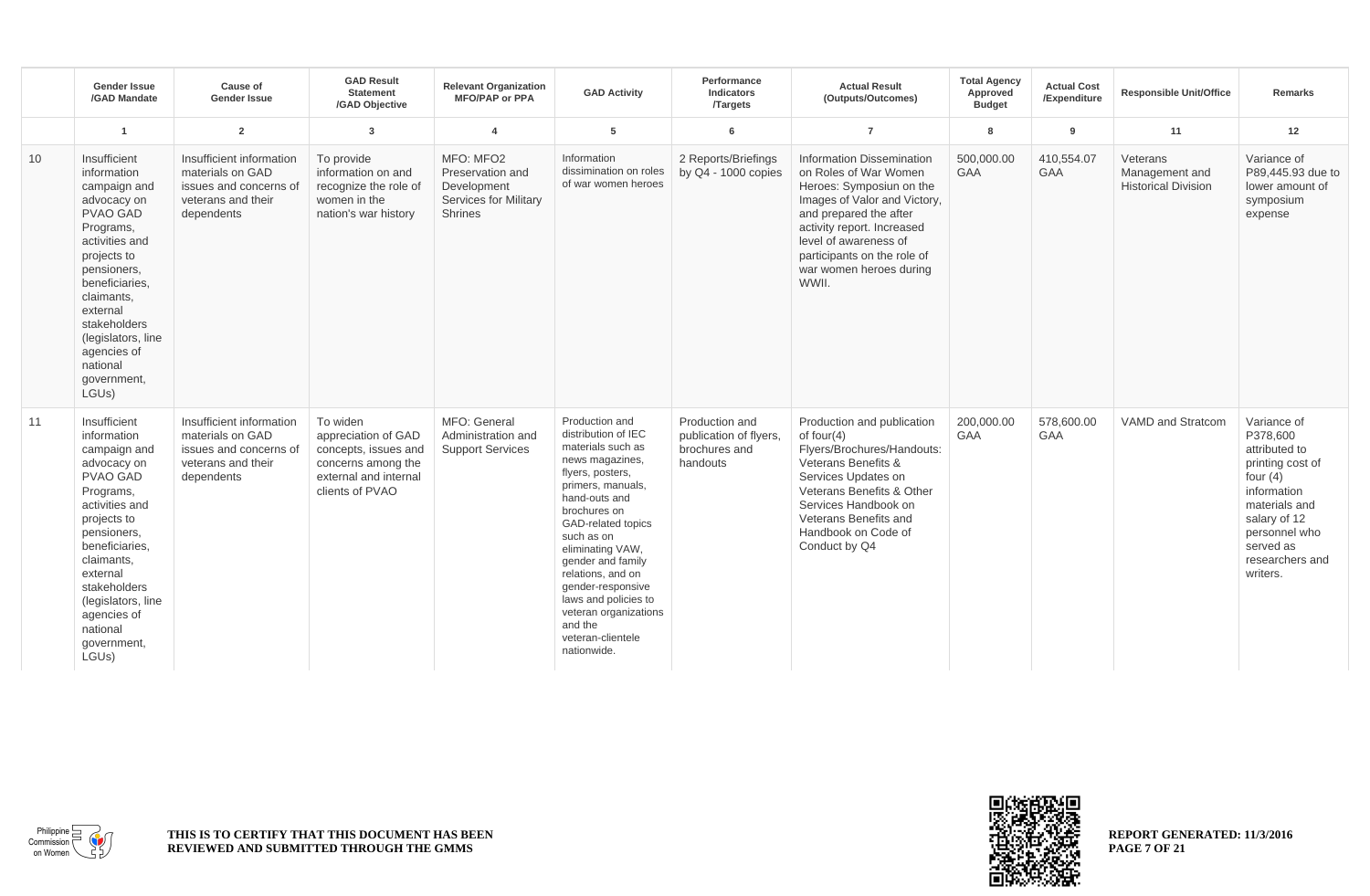|    | <b>Gender Issue</b><br>/GAD Mandate                                                                                                                                                                                                                                                          | Cause of<br><b>Gender Issue</b>                                                                            | <b>GAD Result</b><br><b>Statement</b><br>/GAD Objective                                                                       | <b>Relevant Organization</b><br><b>MFO/PAP or PPA</b>                                  | <b>GAD Activity</b>                                                                                                                                                                                                                                                                                                                                                            | Performance<br>Indicators<br><b>Targets</b>                                                                                                                                  | <b>Actual Result</b><br>(Outputs/Outcomes)                                                                                                                                                             | <b>Total Agency</b><br>Approved<br><b>Budget</b> | <b>Actual Cost</b><br>/Expenditure | <b>Responsible Unit/Office</b>                                                  | <b>Remarks</b>                                                                                                                                                                                                                                                                                                                               |
|----|----------------------------------------------------------------------------------------------------------------------------------------------------------------------------------------------------------------------------------------------------------------------------------------------|------------------------------------------------------------------------------------------------------------|-------------------------------------------------------------------------------------------------------------------------------|----------------------------------------------------------------------------------------|--------------------------------------------------------------------------------------------------------------------------------------------------------------------------------------------------------------------------------------------------------------------------------------------------------------------------------------------------------------------------------|------------------------------------------------------------------------------------------------------------------------------------------------------------------------------|--------------------------------------------------------------------------------------------------------------------------------------------------------------------------------------------------------|--------------------------------------------------|------------------------------------|---------------------------------------------------------------------------------|----------------------------------------------------------------------------------------------------------------------------------------------------------------------------------------------------------------------------------------------------------------------------------------------------------------------------------------------|
|    | $\overline{1}$                                                                                                                                                                                                                                                                               | $\overline{2}$                                                                                             | $\overline{3}$                                                                                                                | $\overline{4}$                                                                         | $\overline{5}$                                                                                                                                                                                                                                                                                                                                                                 | 6                                                                                                                                                                            | $\overline{7}$                                                                                                                                                                                         | 8                                                | 9                                  | 11                                                                              | 12                                                                                                                                                                                                                                                                                                                                           |
| 12 | Insufficient<br>information<br>campaign and<br>advocacy on<br><b>PVAO GAD</b><br>Programs,<br>activities and<br>projects to<br>pensioners,<br>beneficiaries,<br>claimants.<br>external<br>stakeholders<br>(legislators, line<br>agencies of<br>national<br>government,<br>LGUs)              | Insufficient information<br>materials on GAD<br>issues and concerns of<br>veterans and their<br>dependents | To proinformation<br>and recognize the<br>role of women in the<br>nation's war history                                        | <b>MFO: Presentation</b><br>and Development<br><b>Services for Military</b><br>shrines | Production and<br>distribution of IEC<br>materials such as<br>news magazines,<br>flyers, posters,<br>primers, manuals,<br>hand-outs and<br>brochures on<br>GAD-related topics<br>such as on<br>eliminating VAW,<br>gender and family<br>relations, and on<br>gender-responsive<br>laws and policies to<br>veteran organizations<br>and the<br>veteran-clientele<br>nationwide. | Setting up of GAD<br>exhibits during the<br>celebration of<br>Women's Month<br>and 18-Day<br>Campaign to end<br><b>VAW</b>                                                   | Setting up of GAD exhibit<br>during the Kabisig<br><b>Philippine Government</b><br>Expo and Trade Fair 2015<br>and concides with the<br>18-Day Campaign to End<br>Violence Against Women<br>(VAW) 2015 | 150,000.00<br>GAA                                | 158,600.00<br><b>GAA</b>           | <b>VAMD and Stratcom</b>                                                        | Variance of<br>P8.600.00<br>attributed to<br>amount of<br>supplies and<br>materials                                                                                                                                                                                                                                                          |
| 13 | Insufficient<br>information<br>campaign and<br>advocacy on<br><b>PVAO GAD</b><br>Programs,<br>activities and<br>projects to<br>pensioners,<br>beneficiaries.<br>claimants,<br>external<br>stakeholders<br>(legislators, line<br>agencies of<br>national<br>government,<br>LGU <sub>s</sub> ) | Insufficient information<br>materials on GAD<br>issues and concerns of<br>veterans and their<br>dependents | To maintain and<br>update<br>sex-disaggregated<br>data of:<br>$(1)$ employees $(2)$<br>veteran-clientele (3)<br>student-wards | MFO: MFO1<br>Administration of<br>Veterans' Pension<br>and Benefits<br>Program         | Enhancement and<br>maintenance of the<br>following<br>sex-disaggregated<br>database on: (1)<br>PVAO employees (2)<br>Veteran-clientele and<br>their dependents (3)<br>beneficiaries of<br>PVAO benefits and<br>programs                                                                                                                                                        | Enhanced<br>sex-disaggregated<br>databases on PVAO<br>employees. Veterans<br>and their<br>dependents and<br>Beneficiaries of<br><b>PVAO Benefits and</b><br>Programs - by Q4 | Updating of<br>sex-disaggregated data of<br>employees, veterans and<br>their dependents at least<br>once a month.                                                                                      | 358,344.00<br>GAA                                | 603.864.00<br>GAA                  | Administrative<br>Division and<br>Management and<br><b>Information Division</b> | PS Attribution of<br>salary of Two (2)<br>personnel who<br>updated the<br>sex-disaggregated<br>data of employees,<br>veterans and their<br>beneficiaries<br>amount to<br>P603,864.00<br>Variance of<br>P245.520.00<br>attributed to the<br>salary of two (2)<br>personnel in<br>charge in updating<br>the SDD of<br>employees and<br>clients |



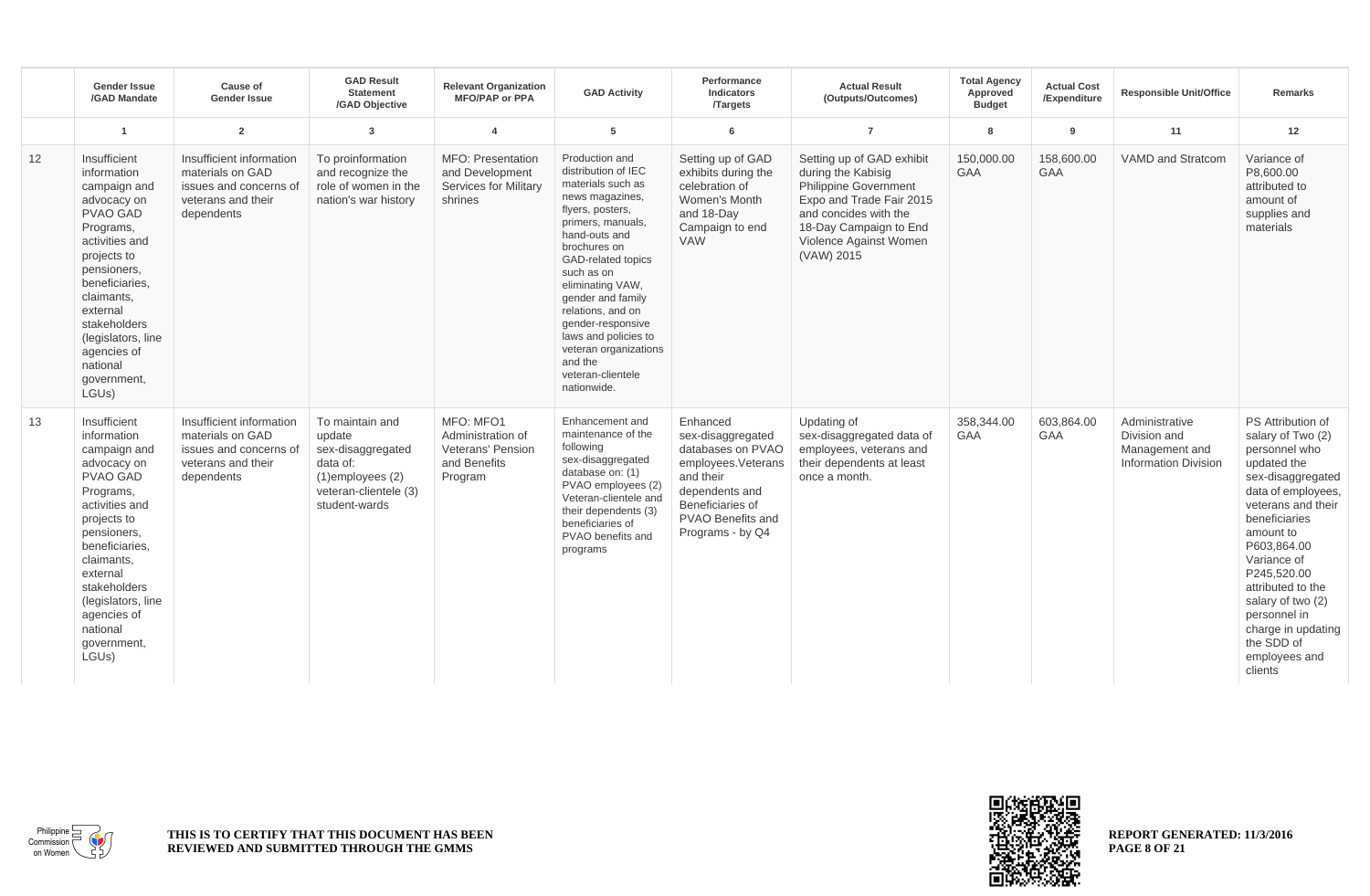|    | Gender Issue<br>/GAD Mandate                                                       | Cause of<br><b>Gender Issue</b>                                      | <b>GAD Result</b><br><b>Statement</b><br>/GAD Objective                                                                        | <b>Relevant Organization</b><br><b>MFO/PAP or PPA</b>                          | <b>GAD Activity</b>                                                                                                                                                                   | Performance<br><b>Indicators</b><br><b>Targets</b>                                                                   | <b>Actual Result</b><br>(Outputs/Outcomes)                                                                                                                                                                                                                                                                                                                                                           | <b>Total Agency</b><br>Approved<br><b>Budget</b> | <b>Actual Cost</b><br>/Expenditure | <b>Responsible Unit/Office</b> | <b>Remarks</b>                                                                                                                        |
|----|------------------------------------------------------------------------------------|----------------------------------------------------------------------|--------------------------------------------------------------------------------------------------------------------------------|--------------------------------------------------------------------------------|---------------------------------------------------------------------------------------------------------------------------------------------------------------------------------------|----------------------------------------------------------------------------------------------------------------------|------------------------------------------------------------------------------------------------------------------------------------------------------------------------------------------------------------------------------------------------------------------------------------------------------------------------------------------------------------------------------------------------------|--------------------------------------------------|------------------------------------|--------------------------------|---------------------------------------------------------------------------------------------------------------------------------------|
|    |                                                                                    | $\overline{2}$                                                       | 3                                                                                                                              |                                                                                | 5                                                                                                                                                                                     | 6                                                                                                                    |                                                                                                                                                                                                                                                                                                                                                                                                      | 8                                                | 9                                  | 11                             | 12                                                                                                                                    |
| 14 | Lack of<br>awareness on<br>gender issues<br>and concerns of<br>women<br>pensioners | Insufficient relevant<br>gender, related data on<br>women pensioners | To adequately<br>address the gender<br>issues and concerns<br>of women pensioners<br>to better improve<br>their status in life | MFO: MFO1<br>Administration of<br>Veterans' Pension<br>and Benefits<br>Program | Conduct of<br>coordinating<br>meetings with<br>veterans organization<br>and surviving<br>spouses for the<br>incorporation of<br>gender-responsive<br>provisions in their<br>mandates. | Conduct of at least<br>four (4) coordinating<br>meetings with<br>surviving spouses<br>and veterans<br>organizations. | Four (4) coordinating<br>meetings with veterans<br>organizationwere<br>conducted last January 24,<br>2015 May 21, 2015 July 1 &<br>15, 2015, Attended by 50<br>surviving spouses/women<br>pensioners. Women<br>organization (PAWSPO)<br>was affiliated with the<br>Veterans Federation of the<br>Philippines and ratified by<br>the supreme council<br>meeting with other veterans<br>organizations. | 100,000.00<br><b>GAA</b>                         | 100,000.00<br><b>GAA</b>           | <b>VAMD</b>                    | Supplies and<br>materials, meals<br>and PS attribution<br>of salary of<br>twenty-six (26)<br>personnel who<br>attended the<br>meeting |



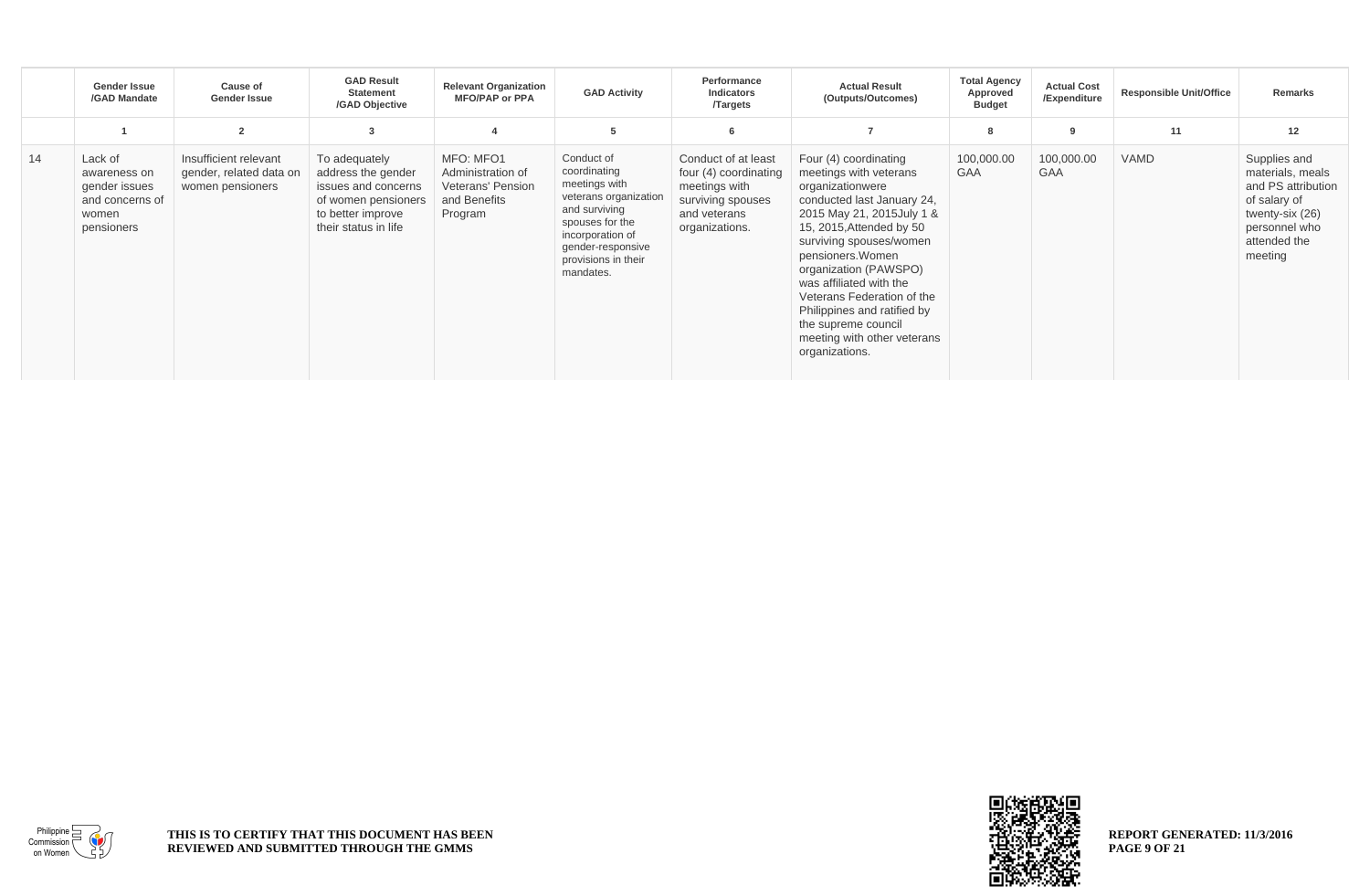|    | <b>Gender Issue</b><br>/GAD Mandate                                                | Cause of<br><b>Gender Issue</b>                                      | <b>GAD Result</b><br><b>Statement</b><br>/GAD Objective                                                                        | <b>Relevant Organization</b><br><b>MFO/PAP or PPA</b>                          | <b>GAD Activity</b>                                                                                                                                                                   | Performance<br><b>Indicators</b><br><b>Targets</b>                                                                   | <b>Actual Result</b><br>(Outputs/Outcomes)                                                                                                                                                                                                                        | <b>Total Agency</b><br>Approved<br><b>Budget</b> | <b>Actual Cost</b><br>/Expenditure | <b>Responsible Unit/Office</b>                           | <b>Remarks</b>                                                                                                                                                                                                                                                                                                                                                                                                                                                                            |
|----|------------------------------------------------------------------------------------|----------------------------------------------------------------------|--------------------------------------------------------------------------------------------------------------------------------|--------------------------------------------------------------------------------|---------------------------------------------------------------------------------------------------------------------------------------------------------------------------------------|----------------------------------------------------------------------------------------------------------------------|-------------------------------------------------------------------------------------------------------------------------------------------------------------------------------------------------------------------------------------------------------------------|--------------------------------------------------|------------------------------------|----------------------------------------------------------|-------------------------------------------------------------------------------------------------------------------------------------------------------------------------------------------------------------------------------------------------------------------------------------------------------------------------------------------------------------------------------------------------------------------------------------------------------------------------------------------|
|    | 1                                                                                  | $\overline{2}$                                                       | 3                                                                                                                              | $\overline{a}$                                                                 | 5                                                                                                                                                                                     | 6                                                                                                                    | $\overline{7}$                                                                                                                                                                                                                                                    | 8                                                | -9                                 | 11                                                       | 12                                                                                                                                                                                                                                                                                                                                                                                                                                                                                        |
| 15 | Lack of<br>awareness on<br>gender issues<br>and concerns of<br>women<br>pensioners | Insufficient relevant<br>gender, related data on<br>women pensioners | To adequately<br>address the gender<br>issues and concerns<br>of women pensioners<br>to better improve<br>their status in life | MFO: MFO1<br>Administration of<br>Veterans' Pension<br>and Benefits<br>Program | Conduct of<br>coordinating<br>meetings with<br>veterans organization<br>and surviving<br>spouses for the<br>incorporation of<br>gender-responsive<br>provisions in their<br>mandates. | Conduct of at least<br>four (4) coordinating<br>meetings with<br>surviving spouses<br>and veterans<br>organizations. | Attendance to various<br>activities conducted by<br>Gold Star Mothers and<br>United War Widows &<br>Orphans Assoc. of the Phils,<br>Inc. Phil. Assoc of War<br>Widows Parents & Orphans,<br>Inc. & Phil. Assoc of<br>soldiers Widows Parents<br>and Orphans, Inc. | 100,000.00<br><b>GAA</b>                         | 34,450.00<br><b>GAA</b>            | <b>Veterans Affairs</b><br>Management<br>Division        | Supplies and<br>materials, meals<br>and PS attribution<br>of salary of<br>twenty-four<br>(24) personnel who<br>attended various<br>activities of<br>women<br>pensioners and<br>beneficiaries<br>Variance of<br>P65,550 because<br>of the death of<br>Presidents (Jan<br>2015 & Apr 2015)<br>placed the<br><b>GSMUWWPOAPI</b><br>in "active' status<br>(no activities held<br>for the org.)<br>PAWWPO is also<br>being reorganized<br>due to death of<br>their President last<br>Oct. 2014 |
| 16 | Lack of<br>awareness on<br>gender issues<br>and concerns of<br>women<br>pensioners | Insufficient relevant<br>gender, related data on<br>women pensioners | To adequately<br>address the gender<br>issues and concerns<br>of women pensioners<br>to better improve<br>their status in life | MFO: MFO1<br>Administration of<br>Veterans' Pension<br>and Benefits<br>Program | Conduct of survey for<br>surviving spouses to<br>surface gender<br>issues and concerns<br>and their<br>socio-economic<br>status.                                                      | Conduct of at least<br>four (4) schedules of<br>survey for surviving<br>spouses with 500<br>target respondents.      | Conducted survey to<br>surviving spouses to<br>surface gender issues and<br>concerns and their<br>socio-economic status<br>during the seven (7)<br>medical missionsconducted<br>in different places.                                                              | 100,000.00<br><b>GAA</b>                         | 133,960.00<br><b>GAA</b>           | <b>Veterans Affairs</b><br>Management<br><b>Division</b> | Varianceof<br>P33,960 attributed<br>to more personnel<br>were involved in<br>manning the<br>women's desk and<br>conduct of survey                                                                                                                                                                                                                                                                                                                                                         |



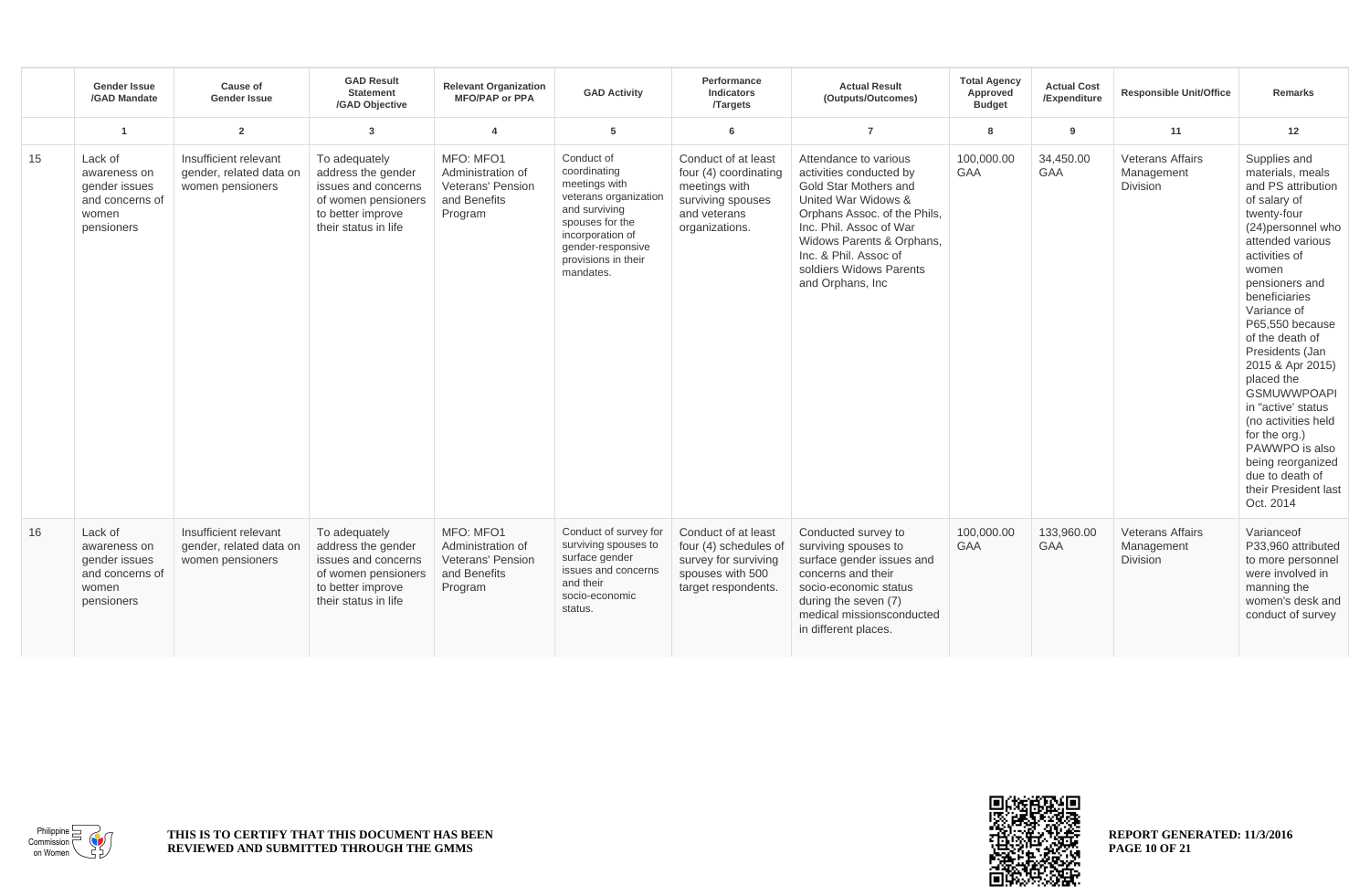|    | <b>Gender Issue</b><br>/GAD Mandate                                                                                   | Cause of<br><b>Gender Issue</b>                                                                       | <b>GAD Result</b><br><b>Statement</b><br>/GAD Objective                                                                                                     | <b>Relevant Organization</b><br><b>MFO/PAP or PPA</b>                         | <b>GAD Activity</b>                                                                                                                                                                                                                                                                                               | Performance<br><b>Indicators</b><br><b>Targets</b>                                                        | <b>Actual Result</b><br>(Outputs/Outcomes)                                                                                                                                                                                                                                                                                                                     | <b>Total Agency</b><br>Approved<br><b>Budget</b> | <b>Actual Cost</b><br>/Expenditure | <b>Responsible Unit/Office</b>      | <b>Remarks</b>                                                                                                                                              |
|----|-----------------------------------------------------------------------------------------------------------------------|-------------------------------------------------------------------------------------------------------|-------------------------------------------------------------------------------------------------------------------------------------------------------------|-------------------------------------------------------------------------------|-------------------------------------------------------------------------------------------------------------------------------------------------------------------------------------------------------------------------------------------------------------------------------------------------------------------|-----------------------------------------------------------------------------------------------------------|----------------------------------------------------------------------------------------------------------------------------------------------------------------------------------------------------------------------------------------------------------------------------------------------------------------------------------------------------------------|--------------------------------------------------|------------------------------------|-------------------------------------|-------------------------------------------------------------------------------------------------------------------------------------------------------------|
|    | $\mathbf{1}$                                                                                                          | $\overline{2}$                                                                                        | 3                                                                                                                                                           | $\overline{4}$                                                                | 5                                                                                                                                                                                                                                                                                                                 | 6                                                                                                         | $\overline{7}$                                                                                                                                                                                                                                                                                                                                                 | 8                                                | 9                                  | 11                                  | 12                                                                                                                                                          |
| 17 | Insufficient<br>access of<br>women and<br>men pensioners<br>to gender<br>sensitive health<br>benefits.                | Low awareness on<br>available gender<br>responsive health<br>programs and services<br>for pensioners. | To provide women<br>and men pensioners<br>access to a more<br>comprehensive<br>health<br>information/education<br>including<br>health-related<br>facilities | MFO: Administration<br>of Veterans'<br>Pension and<br><b>Benefits Program</b> | Conduct of<br>information<br>/education campaign<br>and training<br>programs on<br>women's health to<br>include maternal and<br>child care, prevention<br>and management of<br>female reproductive<br>and gynecological<br>disorders care of the<br>elderly females,<br>promotion of<br>women's mental<br>health. | 2 seminars /<br>trainings and other<br>realated activities.<br>-by $Q4$                                   | ConductedAlay Kalinga at<br>Paglilingkod: A Health and<br><b>Wellness Activity for</b><br>veterans/surviving<br>spouse/womens pensioners<br>and beneficiaries last<br>September 18, 2015.A total<br>of1.900availments in<br>varioushealth and wellness<br>services during the events<br>at the PVAO Compound,<br>Camp General Emilio<br>Aguinaldo, Quezon City | 50.000.00<br><b>GAA</b>                          | 293,270.00<br><b>GAA</b>           | Administrative<br>Division and GFPS | Variance of<br>P243,270<br>attributed to the<br>Health and<br>Wellness services<br>provided for<br>internal and<br>external clients<br>during the activity. |
|    |                                                                                                                       |                                                                                                       |                                                                                                                                                             |                                                                               |                                                                                                                                                                                                                                                                                                                   | <b>ORGANIZATION-FOCUSED ACTIVITIES</b>                                                                    |                                                                                                                                                                                                                                                                                                                                                                |                                                  |                                    |                                     |                                                                                                                                                             |
| 18 | Lack of capacity<br>of the GAD<br><b>Focal Point</b><br>System to<br>implement<br>gender<br>mainstreaming<br>efforts. | Absence of GAD<br>support personnel who<br>will work full time on<br>the GAD program                  | To assist GFPS in<br>research and policy<br>dev't on GAD<br>including<br>documentation of<br>best practices on<br>GAD                                       | MFO: General<br>Administration and<br><b>Support Services</b>                 | Hiring of personnel<br>(COS) to manage the<br>GAD Monitoring and<br>Management System<br>(GMMS) and to<br>perform other GAD<br>related tasks.                                                                                                                                                                     | One GAD<br>personnelhired at<br>P15.000.00/mo.                                                            | One GAD personnelhired at<br>P15,000.00/mo.                                                                                                                                                                                                                                                                                                                    | 180.000.00<br><b>GAA</b>                         | 189,000.00<br><b>GAA</b>           | Administrative<br>Division          | Variance of<br>P9.000 attributed<br>to PS salary of<br>COS personnel<br>hired last October<br>to December 2015<br>with a higher rate<br>of salary           |
| 19 | Lack of capacity<br>of the GAD<br><b>Focal Point</b><br>System to<br>implement<br>gender<br>mainstreaming<br>efforts. | Lack of equipment to<br>facilitate the work on<br>GAD                                                 | To increase the<br>organization's<br>efficiency in gender<br>mainstreaming.                                                                                 | MFO: General<br>Administration and<br><b>Support Services</b>                 | Provision of support<br>to the PVAO GAD<br>Office                                                                                                                                                                                                                                                                 | PVAO GAD office<br>set up (Procurement<br>of computers and<br>office equipment<br>and supplies) -by<br>Q3 | Procured computers and<br>office equipment, supplies<br>and materials for the PVAO<br><b>GAD</b> office                                                                                                                                                                                                                                                        | 50.000.00<br><b>GAA</b>                          | 50.000.00<br><b>GAA</b>            | Administrative<br><b>Division</b>   |                                                                                                                                                             |



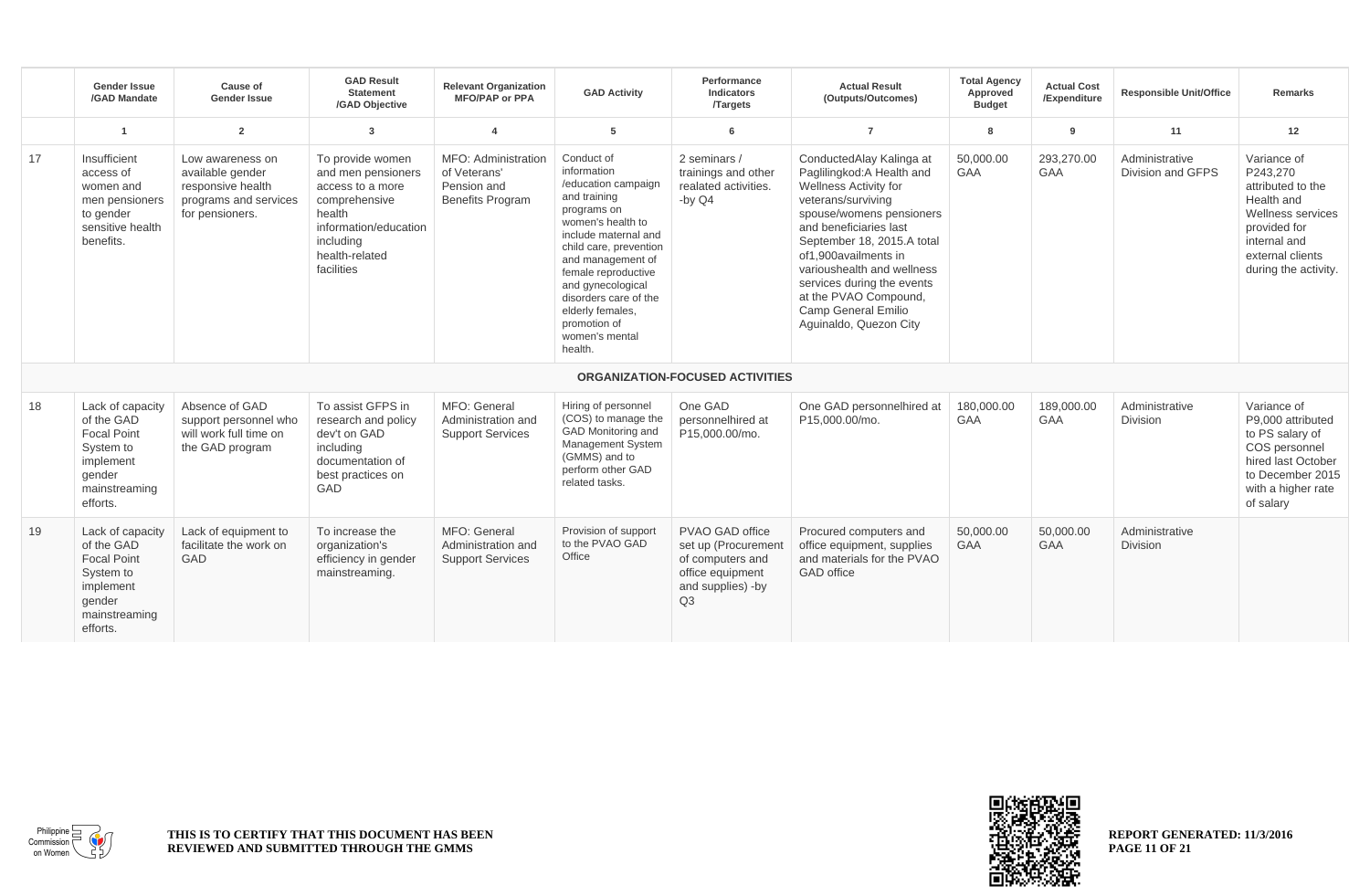|    | <b>Gender Issue</b><br>/GAD Mandate                                                                                   | Cause of<br><b>Gender Issue</b>                                                                                                                    | <b>GAD Result</b><br><b>Statement</b><br>/GAD Objective                                                                                                             | <b>Relevant Organization</b><br><b>MFO/PAP or PPA</b>         | <b>GAD Activity</b>                                                                                                                                               | Performance<br><b>Indicators</b><br><b>Targets</b>                                                               | <b>Actual Result</b><br>(Outputs/Outcomes)                                                                                                                                                                                                                                                                           | <b>Total Agency</b><br>Approved<br><b>Budget</b> | <b>Actual Cost</b><br>/Expenditure | <b>Responsible Unit/Office</b>      | <b>Remarks</b>                                                                                                                                                                                                                                                                                                        |
|----|-----------------------------------------------------------------------------------------------------------------------|----------------------------------------------------------------------------------------------------------------------------------------------------|---------------------------------------------------------------------------------------------------------------------------------------------------------------------|---------------------------------------------------------------|-------------------------------------------------------------------------------------------------------------------------------------------------------------------|------------------------------------------------------------------------------------------------------------------|----------------------------------------------------------------------------------------------------------------------------------------------------------------------------------------------------------------------------------------------------------------------------------------------------------------------|--------------------------------------------------|------------------------------------|-------------------------------------|-----------------------------------------------------------------------------------------------------------------------------------------------------------------------------------------------------------------------------------------------------------------------------------------------------------------------|
|    | -1                                                                                                                    | $\overline{2}$                                                                                                                                     | $\overline{3}$                                                                                                                                                      | $\overline{\mathbf{4}}$                                       | 5                                                                                                                                                                 | 6                                                                                                                | $\overline{7}$                                                                                                                                                                                                                                                                                                       | 8                                                | 9                                  | 11                                  | 12                                                                                                                                                                                                                                                                                                                    |
| 20 | Lack of capacity<br>of the GAD<br><b>Focal Point</b><br>System to<br>implement<br>gender<br>mainstreaming<br>efforts. | Lack of the necessary<br>skills, training and<br>competencies of the<br>GFPS and top<br>management to<br>implement gender<br>mainstreaming efforts | To strengthen the<br>GFPS, GAD TWG<br>and Secretariat and<br>support personnel in<br>the formulation.<br>implementation and<br>monitoring of GAD<br>Plan and Budget | MFO: General<br>Administration and<br><b>Support Services</b> | Continuing<br>systematic capability<br>building of the GFPS.<br>GAD TWG and<br>Secretariat and top<br>management                                                  | Regular GFPS<br>meetings                                                                                         | Conducted four (4)<br>meetings participated by<br>PVAO GPFS, officials.<br>heads of primary units and<br>other technical staff where<br>policy formulation and<br>assessment/review of the<br>agency's current policies<br>and programs with<br>reference to priority needs<br>or concerns of women are<br>discussed | 100,200.00<br><b>GAA</b>                         | 100,200.00<br>GAA                  | Administrative<br>Division and GFPS | Supplies and<br>materials, meals<br>and PS attribution<br>of salary of<br>seventeen (17)<br>PVAO officials/<br>suppervisors and<br>technical staff who<br>attended the<br>meeting                                                                                                                                     |
| 21 | Low level of<br>gender<br>awareness<br>among PVAO<br>personnel<br>including top<br>management.                        | Lack of gender<br>trainings                                                                                                                        | To ensure that PVAO<br>personnel are gender<br>sensitive and<br>responsive in dealing<br>with internal and<br>external clients                                      | MFO: General<br>Administration and<br><b>Support Services</b> | Conduct of GST for<br>officials and<br>employees (to<br>include personnel<br>assigned in Field<br>Service Extension<br>Offices (FSEO) and<br><b>Shrines Units</b> | At least 40% of<br>employees have<br>attended GST<br>trainings with 98%<br>attendance rate -by<br>Q <sub>4</sub> | <b>Gender Sensitivity Training</b><br>conducted last December<br>9-10, 2015 attended by<br>forty personnel (male-20<br>and female-20). Increased<br>the awareness of the<br>employees and top<br>management with regard to<br>gender issues and<br>concerns.                                                         | 500,000.00<br>GAA                                | 98,100.00<br>GAA                   | Administrative<br><b>Division</b>   | Training expense<br>and PS-attribution<br>of salary of forty<br>(40) personnel<br>who attended the<br>GST (35<br>participants and 5<br>training/admin<br>staff) Variance of<br>P401, 900.00 is<br>due to the<br>non-conduct of<br>GST to FSEO's<br>and Shrines Units<br>personnel due to<br>lack of material<br>time. |



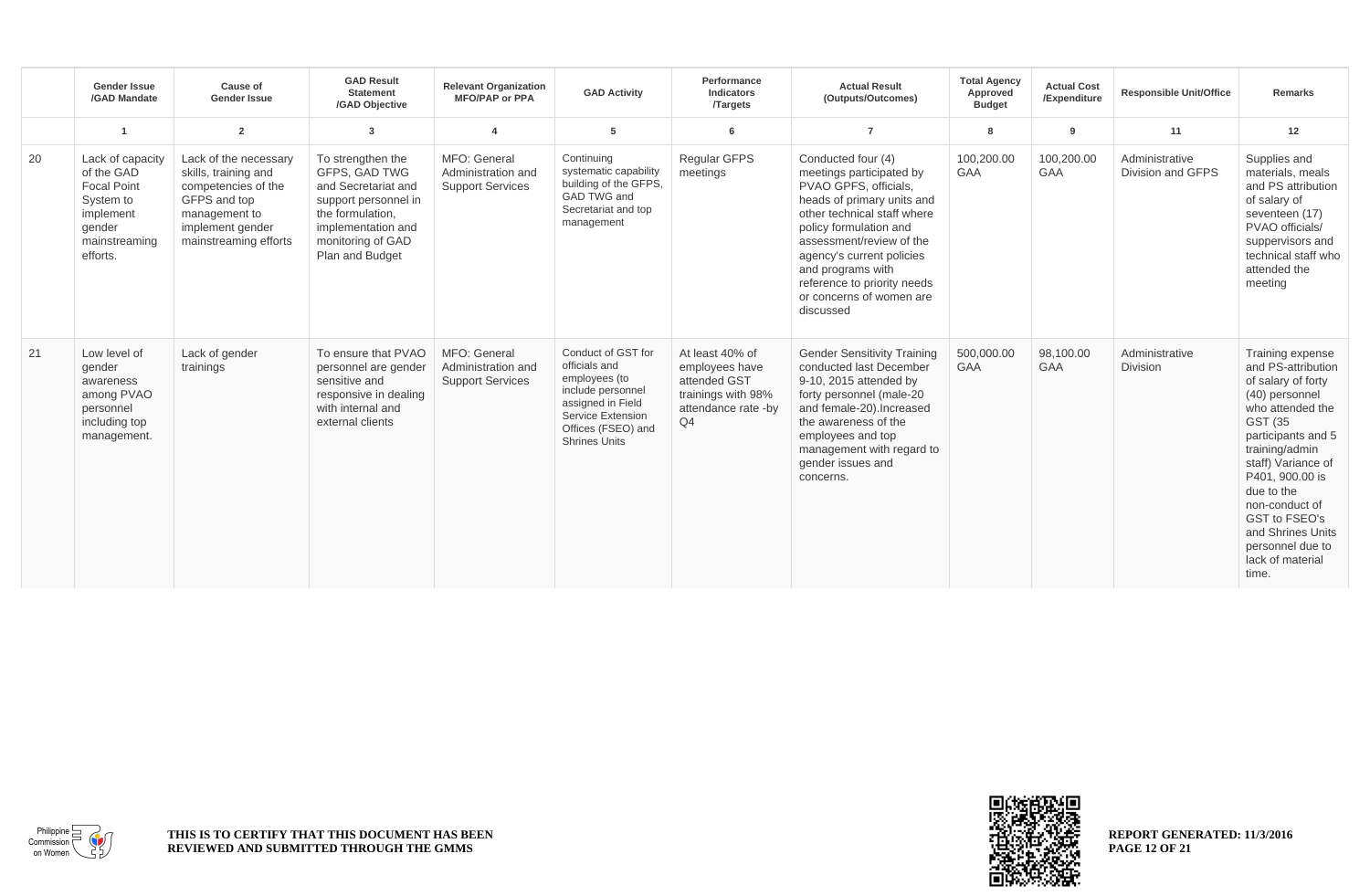|    | Gender Issue<br>/GAD Mandate                                                                   | Cause of<br><b>Gender Issue</b> | <b>GAD Result</b><br><b>Statement</b><br>/GAD Objective                                                                                                                                                                                             | <b>Relevant Organization</b><br><b>MFO/PAP or PPA</b>         | <b>GAD Activity</b>                                    | Performance<br>Indicators<br><b>Targets</b>                                                                          | <b>Actual Result</b><br>(Outputs/Outcomes)                                                                                                                                                                                                                                                                                                                                                                                                               | <b>Total Agency</b><br>Approved<br><b>Budget</b> | <b>Actual Cost</b><br>/Expenditure | <b>Responsible Unit/Office</b> | <b>Remarks</b>                                                                                                                                                                      |
|----|------------------------------------------------------------------------------------------------|---------------------------------|-----------------------------------------------------------------------------------------------------------------------------------------------------------------------------------------------------------------------------------------------------|---------------------------------------------------------------|--------------------------------------------------------|----------------------------------------------------------------------------------------------------------------------|----------------------------------------------------------------------------------------------------------------------------------------------------------------------------------------------------------------------------------------------------------------------------------------------------------------------------------------------------------------------------------------------------------------------------------------------------------|--------------------------------------------------|------------------------------------|--------------------------------|-------------------------------------------------------------------------------------------------------------------------------------------------------------------------------------|
|    |                                                                                                | $\overline{2}$                  | $\mathbf{3}$                                                                                                                                                                                                                                        | $\overline{\mathbf{4}}$                                       | 5                                                      | 6                                                                                                                    | $\overline{7}$                                                                                                                                                                                                                                                                                                                                                                                                                                           | 8                                                | 9                                  | 11                             | 12                                                                                                                                                                                  |
| 22 | Low level of<br>gender<br>awareness<br>among PVAO<br>personnel<br>including top<br>management. | Lack of Gender<br>Trainings     | To provide for<br>continuing education<br>on GAD, updating<br>and enhancing skills<br>of the PVAO GFPS<br>and other officials<br>and employees while<br>enabling them to<br>establish networks<br>and linkages with<br>other GAD-oriented<br>groups | MFO: General<br>Administration and<br><b>Support Services</b> | Conduct of activities<br>to celebrate<br>Women's Month | Specialized<br>trainings/seminars.<br>Increase to 10% on<br>the number of<br>gender aware and<br>sensitive employees | 1) Six (6) well known<br>GADvocates as GOHS<br>during Mondays Flag<br>Ceremonies: Increased the<br>knowledge of PVAO<br>Officials and employees on<br>the opportunities and<br>challenges in the<br>implementation of GAD<br>programs in other agencies<br>and other sectors of society.                                                                                                                                                                 | 200,000.00<br>GAA                                | 174,575.00<br><b>GAA</b>           | Administrative<br>Division     | Variance of<br>P25,425.00<br>attributed to the<br>amount of<br>supplies and<br>materials and PS<br>attribution of<br>salary of<br>personnel who<br>participated in the<br>activity. |
| 23 | Low level of<br>gender<br>awareness<br>among PVAO<br>personnel<br>including top<br>management. | Lack of Gender<br>Trainings     | To provide for<br>continuing education<br>on GAD, updating<br>and enhancing skills<br>of the PVAO GFPS<br>and other officials<br>and employees                                                                                                      | MFO: General<br>Administration and<br><b>Support Services</b> | Showing of gender<br>sensitive films.                  | Gender themed<br>films shown Number<br>of female and male<br>viewers Random<br>reaction from<br>viewers              | Gender sensitive films<br>shown such as "Baler" last<br>March 26, 2015 with 50<br>attendees (Male 28,<br>Female 22) during the<br>Women's Month celebration<br>and December 11, 2015<br>entitled "My House<br>Husband" with 50<br>attendees (Male 18,<br>Female 32) during 18-Day<br>Campaign to End VAW.<br>The viewers increased<br>awareness of therole of<br>men and women in the<br>community and increased<br>sensitivity to the gender<br>issues. | 35,000.00<br><b>GAA</b>                          | 35,000,00<br><b>GAA</b>            | Administrative<br>Division/HRD |                                                                                                                                                                                     |



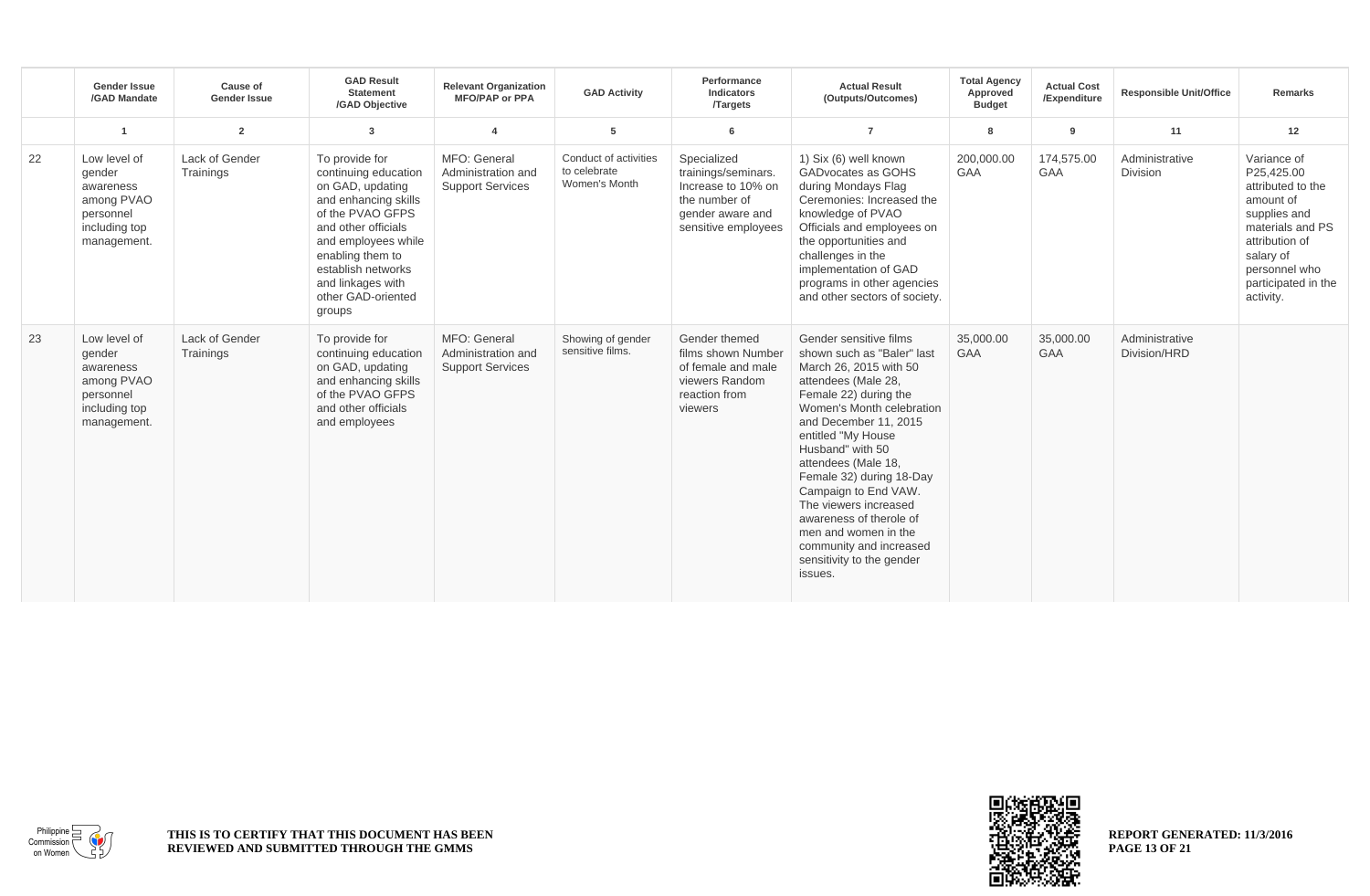|    | <b>Gender Issue</b><br>/GAD Mandate                                                                                                                                                    | Cause of<br><b>Gender Issue</b>                                                                                                                          | <b>GAD Result</b><br><b>Statement</b><br>/GAD Objective                                                                                        | <b>Relevant Organization</b><br><b>MFO/PAP or PPA</b>         | <b>GAD Activity</b>                                                                                                                 | Performance<br>Indicators<br><b>Targets</b>                                                                                                        | <b>Actual Result</b><br>(Outputs/Outcomes)                                                                                                                                                                                                                                                                                | <b>Total Agency</b><br>Approved<br><b>Budget</b>                     | <b>Actual Cost</b><br>/Expenditure | <b>Responsible Unit/Office</b> | <b>Remarks</b> |
|----|----------------------------------------------------------------------------------------------------------------------------------------------------------------------------------------|----------------------------------------------------------------------------------------------------------------------------------------------------------|------------------------------------------------------------------------------------------------------------------------------------------------|---------------------------------------------------------------|-------------------------------------------------------------------------------------------------------------------------------------|----------------------------------------------------------------------------------------------------------------------------------------------------|---------------------------------------------------------------------------------------------------------------------------------------------------------------------------------------------------------------------------------------------------------------------------------------------------------------------------|----------------------------------------------------------------------|------------------------------------|--------------------------------|----------------|
|    | $\overline{1}$                                                                                                                                                                         | $\overline{2}$                                                                                                                                           | $\overline{3}$                                                                                                                                 | $\overline{4}$                                                | 5                                                                                                                                   | 6                                                                                                                                                  | $\overline{7}$                                                                                                                                                                                                                                                                                                            | 8                                                                    | 9                                  | 11                             | 12             |
| 24 | Low level of<br>gender<br>awareness<br>among PVAO<br>personnel<br>including top<br>management.                                                                                         | Lack of involvement in<br>other GAD activities                                                                                                           | To provide for<br>continuing education<br>on GAD, updating<br>and enhancing skills<br>of the PVAO GFPS<br>and other officials<br>and employees | MFO: General<br>Administration and<br><b>Support Services</b> | Participation in the<br>nationwide launching<br>of the National<br>Women's Month<br>celebration.                                    | <b>Actual activities</b><br>joined by PVAO<br>personnel Number<br>of male and female<br>participants and<br>their feedbacks                        | 25 Employees participated<br>in the National Women's<br>Day Program &<br>Simultaneous Nationwide<br><b>Street Dancing Activity last</b><br>March 8, 2015 conducted<br>by PCW. Contributed to the<br>promotion of GAD and the<br>National Women's Day                                                                      | 25,125.00<br><b>GAA</b>                                              | 25,125.00<br><b>GAA</b>            | Administrative<br>Division/HRD |                |
| 25 | Non-familiarity<br>of personnel on<br>GAD-related<br>laws, issuances.<br>and policies<br>related to the<br>protection of<br>women and<br>children<br>including in<br>areas of conflict | Lack of<br>Training/Orientation on<br>GAD-related laws,<br>policies and programs<br>on women's and<br>children's rights and<br>other concerns            | To increase<br>awareness on laws,<br>policies, issuances<br>andprograms on<br>women's rights and<br>concerns                                   | MFO: General<br>Administration and<br><b>Support Services</b> | Conduct of seminars<br>on international and<br>national GAD-related<br>laws and policies<br>related to women,<br>peace and security | Seminar/training<br>completed No. of<br>female and male<br>participants New<br>knowledge, attitude<br>and skills gained by<br>participants -by Q3  | Attendance to Conference<br>on South East Asian<br>women's/Gender Studies<br>conducted by UP last July<br>30-31 July 2015 (3 PVAO<br>employees). Whereby<br>learnings and insights were<br>gained on gender studies<br>laws, policies and various<br>programs for women and<br>children in South East<br>Asian countries. | This activity<br>was not<br>included in<br>the<br>0.00<br><b>GAA</b> | 23,811.30<br><b>GAA</b>            | Administrative<br>Division     |                |
| 26 | Non-familiarity<br>of personnel on<br>GAD-related<br>laws, issuances,<br>and policies<br>related to the<br>protection of<br>women and<br>children<br>including in<br>areas of conflict | Lack of<br>Training/Orientation on<br>GAD-related laws.<br>policies, issuances and<br>programs on women's<br>and children's rights<br>and other concerns | To increase<br>awareness on laws,<br>policies, issuances<br>and programs on<br>women's rights and<br>concerns                                  | MFO: General<br>Administration and<br><b>Support Services</b> | Conduct of seminars<br>on international and<br>national GAD-related<br>laws and policies                                            | Seminar/training<br>completed No. of<br>female and male<br>participants New<br>knowledge, attitude<br>and skills gained by<br>participants - by Q4 | Conducted Seminar on RA<br>9262 "Anti-Violence Against<br>Women and Children<br>(VAWC)". Attended by 40<br>PVAO personnel. Increased<br>the level of knowledge and<br>attitude on the provision of<br>Anti-VAWC                                                                                                           | 0.00<br><b>GAA</b>                                                   | 52.000.00<br>GAA                   | Administrative<br>Division     |                |



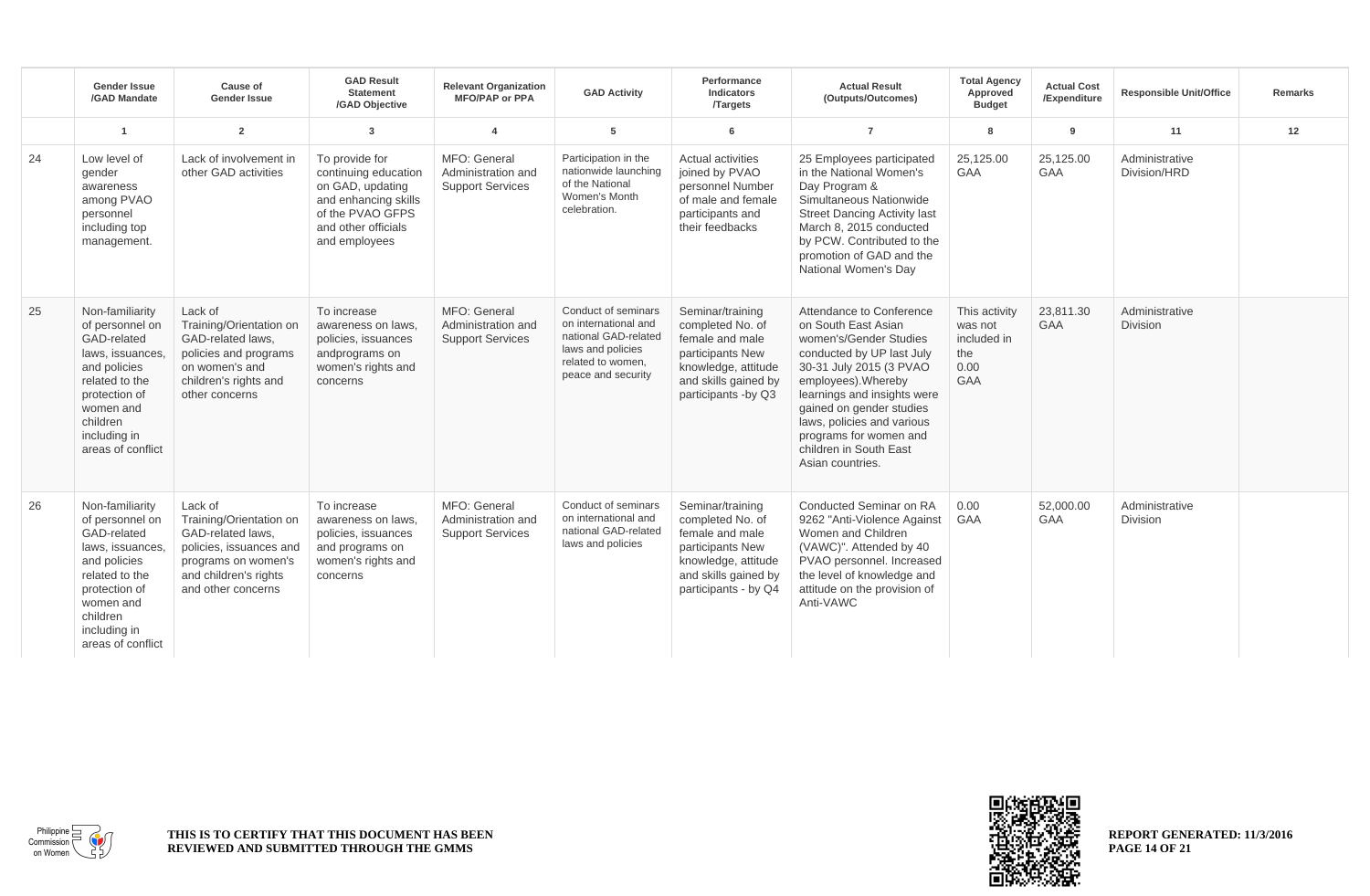|    | <b>Gender Issue</b><br>/GAD Mandate                                                                                                                                                                                                                              | Cause of<br><b>Gender Issue</b>                                                                            | <b>GAD Result</b><br><b>Statement</b><br>/GAD Objective      | <b>Relevant Organization</b><br><b>MFO/PAP or PPA</b>         | <b>GAD Activity</b>                                                                                                           | Performance<br><b>Indicators</b><br><b>Targets</b>             | <b>Actual Result</b><br>(Outputs/Outcomes)                                                                                                                                                                                                         | <b>Total Agency</b><br>Approved<br><b>Budget</b> | <b>Actual Cost</b><br>/Expenditure | <b>Responsible Unit/Office</b> | <b>Remarks</b>                                                                                                                                                                                                                                                                                                                                                                            |
|----|------------------------------------------------------------------------------------------------------------------------------------------------------------------------------------------------------------------------------------------------------------------|------------------------------------------------------------------------------------------------------------|--------------------------------------------------------------|---------------------------------------------------------------|-------------------------------------------------------------------------------------------------------------------------------|----------------------------------------------------------------|----------------------------------------------------------------------------------------------------------------------------------------------------------------------------------------------------------------------------------------------------|--------------------------------------------------|------------------------------------|--------------------------------|-------------------------------------------------------------------------------------------------------------------------------------------------------------------------------------------------------------------------------------------------------------------------------------------------------------------------------------------------------------------------------------------|
|    | $\mathbf{1}$                                                                                                                                                                                                                                                     | $\overline{2}$                                                                                             | $\overline{3}$                                               | $\overline{a}$                                                | 5                                                                                                                             | 6                                                              | $\overline{7}$                                                                                                                                                                                                                                     | 8                                                | 9                                  | 11                             | 12                                                                                                                                                                                                                                                                                                                                                                                        |
| 27 | <b>GAD Mandate:</b><br>MCW Rule VI.<br>Institutional<br>Mechanisms - At<br>the end of the<br>fiscal period, all<br>government<br>agencies shall<br>submit to PCW<br>their GAD<br>Accomplishment<br>Reports<br>including the<br>utilization of the<br>GAD budget. | Lack of system/venue<br>for reviewing and<br>evaluating the<br>implementation of the<br>agency's GAD plan. | To make PVAO a<br>more<br>gender-responsive<br>organization. | MFO: General<br>Administration and<br><b>Support Services</b> | Conduct evaluation<br>of the previous year's<br>GAD Plan and<br>Budget and prepare<br>FY 2015 GAD<br>Accomplishment<br>Report | Review and<br>evaluation of FY<br>2015 GPB<br>completed -by Q1 | 2015 GAD accomplishment<br>report                                                                                                                                                                                                                  | 10,000.00<br>GAA                                 | 12,100.00<br>GAA                   | Administrative<br>Division     | Supplies and<br>Materials, PS<br>Attribution of<br>salary of six (6)<br>members of the<br>GFPS who<br>attended the<br>review and<br>evaluation of the<br>2015 GAD<br>accomplishment<br>and personnel<br>who prepared the<br>2014 Agency's<br>Annual GAD<br>Accomplishment<br><b>Report Variance</b><br>of P2,100.00<br>attributed to the<br>amount of<br>Supplies and<br><b>Materials</b> |
| 28 | <b>GAD Mandate:</b><br>MCW Rule VI,<br>Institutional<br>Mechanisms - At<br>the end of the<br>fiscal period, all<br>government<br>agencies shall<br>submit to PCW<br>their GAD<br>Accomplishment<br>Reports<br>including the<br>utilization of the<br>GAD budget. | Lack of orientation on<br>the Gender and<br>Development<br>Programs                                        | To make PVAO a<br>more<br>gender-responsive<br>organization. | MFO: General<br>Administration and<br><b>Support Services</b> | Conduct of GAD<br>Meeting by the GFPS.                                                                                        | At least one (1)<br>meeting - per<br>Quarter                   | Conducted nine (9)<br>meetings participated by<br>PVAO GPFS, officials,<br>heads of primary units and<br>other technical<br>staff.Increased the<br>awareness of PVAO GFPS<br>on the various GAD issues<br>and concerns ofemployees<br>and clients. | 90,000.00<br><b>GAA</b>                          | 140,200.00<br><b>GAA</b>           | Administrative<br>Division     | Supplies and<br>Materials, Meals<br>and PS-Attribution<br>of salary of<br>seventeen (17)<br><b>PVAO</b><br>offials/supervisors<br>and technical staff<br>who attended the<br>meeting. Variance<br>of P50,200.00<br>attributed to<br>supplies and<br>materials and<br>PS-salary of 17<br>personnel who<br>attended the<br>meeting.                                                         |



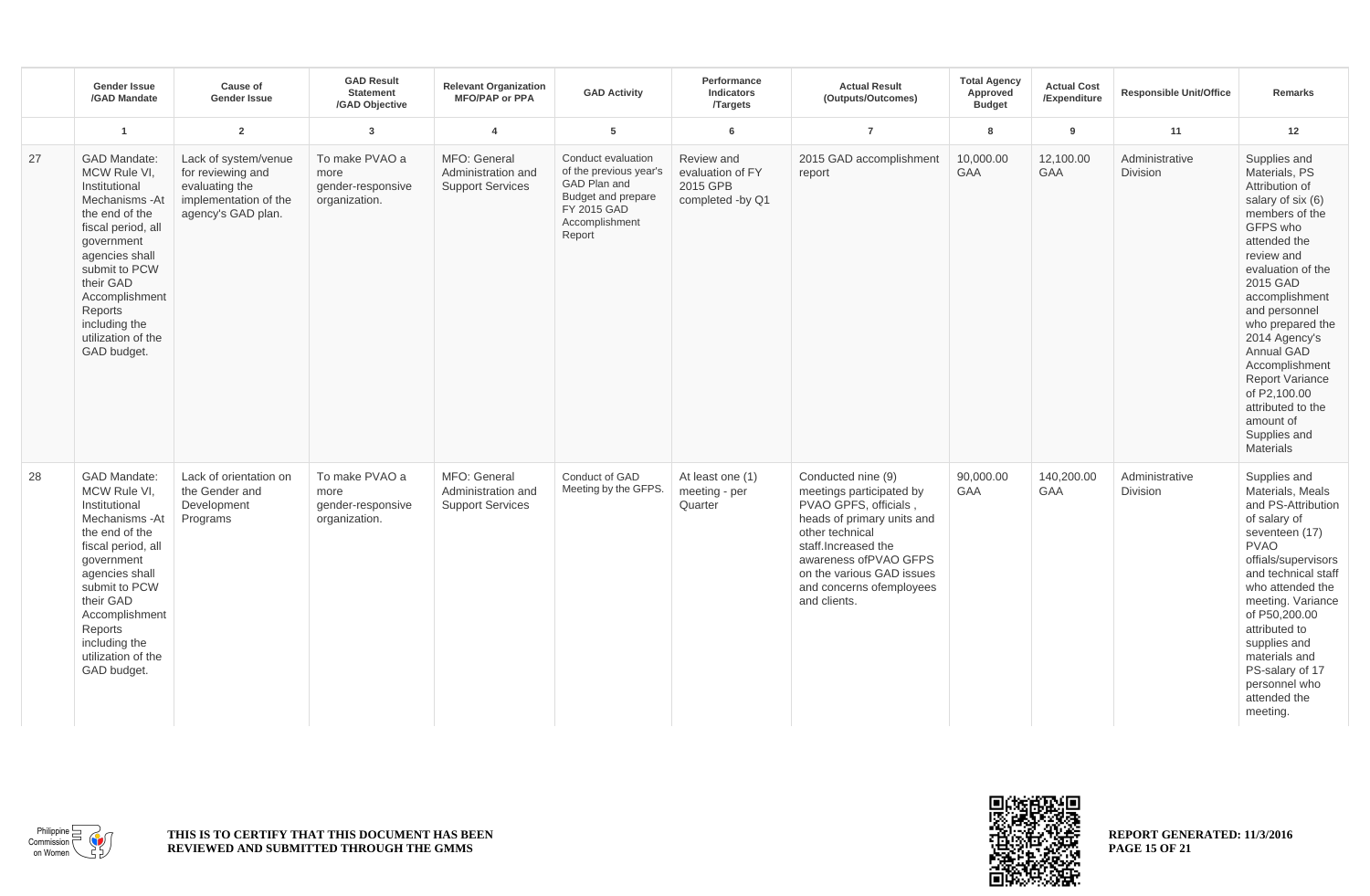|    | <b>Gender Issue</b><br>/GAD Mandate                                                                                                                                                                                                                                                     | Cause of<br><b>Gender Issue</b>                                                                                                            | <b>GAD Result</b><br><b>Statement</b><br>/GAD Objective                          | <b>Relevant Organization</b><br><b>MFO/PAP or PPA</b>         | <b>GAD Activity</b>                                                                             | Performance<br><b>Indicators</b><br><b>Targets</b>                 | <b>Actual Result</b><br>(Outputs/Outcomes)                                                                                           | <b>Total Agency</b><br>Approved<br><b>Budget</b> | <b>Actual Cost</b><br>/Expenditure | <b>Responsible Unit/Office</b>      | <b>Remarks</b>                                                                                                                                                                                                                                                      |
|----|-----------------------------------------------------------------------------------------------------------------------------------------------------------------------------------------------------------------------------------------------------------------------------------------|--------------------------------------------------------------------------------------------------------------------------------------------|----------------------------------------------------------------------------------|---------------------------------------------------------------|-------------------------------------------------------------------------------------------------|--------------------------------------------------------------------|--------------------------------------------------------------------------------------------------------------------------------------|--------------------------------------------------|------------------------------------|-------------------------------------|---------------------------------------------------------------------------------------------------------------------------------------------------------------------------------------------------------------------------------------------------------------------|
|    |                                                                                                                                                                                                                                                                                         | $\overline{2}$                                                                                                                             | $\mathbf{3}$                                                                     | $\overline{4}$                                                | 5                                                                                               | 6                                                                  | $\overline{7}$                                                                                                                       | 8                                                | 9                                  | 11                                  | 12                                                                                                                                                                                                                                                                  |
| 29 | MCW Sec. 22.<br><b>Right to Decent</b><br>Work. The State<br>shall further<br>ensure support<br>services that will<br>enable women<br>to balance their<br>family<br>obligations and<br>work<br>responsibilities                                                                         | Lack of support<br>systems and<br>intervention programs<br>to address the gender<br>concerns and issues of<br>PVAO employees and<br>women. | To support<br>employees in<br>handling problems<br>related to work and<br>family | MFO: General<br>Administration and<br><b>Support Services</b> | Conduct parenting<br>and child-rearing<br>seminars                                              | 2 seminars with<br>98% attendance -by<br>Q <sub>4</sub>            | Parenting and<br><b>Child-Rearing Seminar</b><br>conducted last December 8.<br>2016, 1:00 pm - 5:00 pm,<br>attended by 36 personnel. | 100,000.00<br><b>GAA</b>                         | 36,600.00<br><b>GAA</b>            | Administrative<br><b>Division</b>   | Variance of<br>63,400 is due to<br>only 1 seminar<br>was conducted by<br>Q4 for lack of<br>material time.                                                                                                                                                           |
| 30 | <b>GAD Mandate:</b><br>MCW Rule VI.<br>Institutional<br>Mechanisms -<br>All agencies,<br>offices, bureaus<br>and other<br>government<br>instrumentalities<br>shall formulate<br>their annual<br>GAD Plans.<br>Programs and<br><b>Budgets within</b><br>the context of<br>their mandate. | Lack of orientation on<br>the Gender and<br>Development<br>Programs                                                                        | To make PVAO a<br>more<br>gender-responsive<br>organization.                     | MFO: General<br>Administration and<br><b>Support Services</b> | Conduct of GAD<br>Planning and<br><b>Budgeting Workshop</b><br>by the GAD Focal<br>Point System | 2017 GAD Planning<br>and Budgeting<br>Workshop<br>conducted -by Q4 | 2017 GAD Plan and Budget<br>Proposal crafted for<br>submission to PCW                                                                | 180,000.00<br><b>GAA</b>                         | 159,839.00<br><b>GAA</b>           | Administrative<br>Division and GFPS | PS Attribution of<br>salary of Two (2)<br><b>PVAO GAD</b><br>Secretariat<br>members who<br>assisted in the<br>preparation of the<br>GAD<br>Accomplishment<br><b>Report Variance</b><br>of P20.161.00<br>attributed to the<br>amount of<br>supplies and<br>materials |



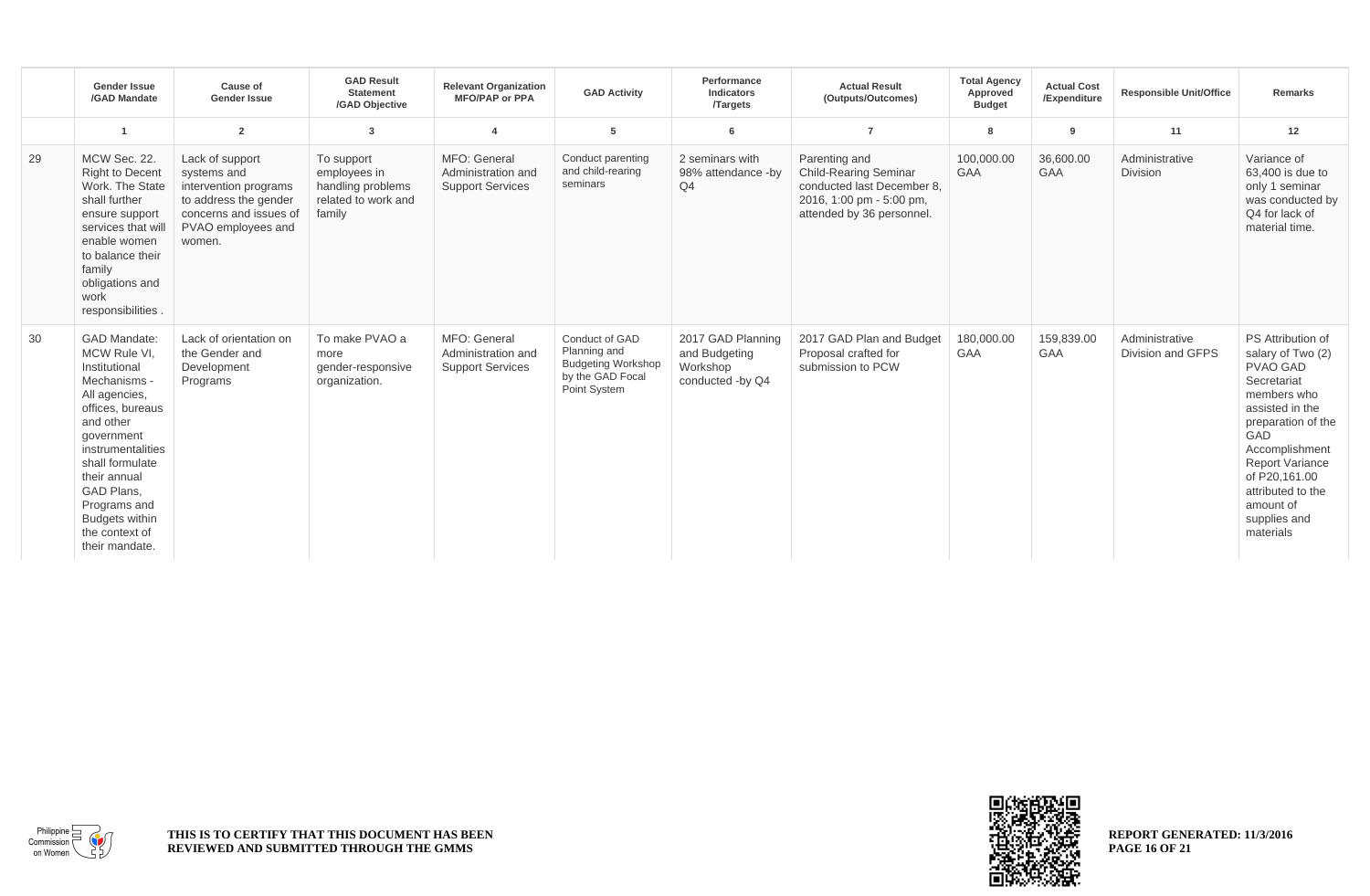|    | <b>Gender Issue</b><br>/GAD Mandate                                                                                                                                                                               | Cause of<br><b>Gender Issue</b>                                                                                             | <b>GAD Result</b><br><b>Statement</b><br>/GAD Objective                                                        | <b>Relevant Organization</b><br><b>MFO/PAP or PPA</b>         | <b>GAD Activity</b>                                          | Performance<br><b>Indicators</b><br><b>Targets</b>                             | <b>Actual Result</b><br>(Outputs/Outcomes)                                                                                                                                                                                                                                                                                                                                                                                                                               | <b>Total Agency</b><br>Approved<br><b>Budget</b> | <b>Actual Cost</b><br>/Expenditure | <b>Responsible Unit/Office</b> | <b>Remarks</b>                                                                                                                                                                                                                                                    |
|----|-------------------------------------------------------------------------------------------------------------------------------------------------------------------------------------------------------------------|-----------------------------------------------------------------------------------------------------------------------------|----------------------------------------------------------------------------------------------------------------|---------------------------------------------------------------|--------------------------------------------------------------|--------------------------------------------------------------------------------|--------------------------------------------------------------------------------------------------------------------------------------------------------------------------------------------------------------------------------------------------------------------------------------------------------------------------------------------------------------------------------------------------------------------------------------------------------------------------|--------------------------------------------------|------------------------------------|--------------------------------|-------------------------------------------------------------------------------------------------------------------------------------------------------------------------------------------------------------------------------------------------------------------|
|    | $\overline{1}$                                                                                                                                                                                                    | $\overline{2}$                                                                                                              | $\overline{3}$                                                                                                 | $\overline{4}$                                                | 5                                                            | 6                                                                              | $\overline{7}$                                                                                                                                                                                                                                                                                                                                                                                                                                                           | $\mathbf{R}$                                     | 9                                  | 11                             | 12                                                                                                                                                                                                                                                                |
| 31 | Presidential<br>Proclamation<br>1172,<br>"Declaring<br>November 25 to<br>December 12 of<br>every year as<br>the 18-day<br>campaign to<br>end Violence<br>Against Women"                                           | Non-familiarity of<br>personnel on<br>GAD-related laws.<br>issuances, policies and<br>programs on the<br>elimination of VAW | To increase<br>awareness on laws.<br>policies, issuances<br>and programs on<br>women's rights and<br>concerns. | MFO: General<br>Administration and<br><b>Support Services</b> | Conduct of activity for<br>the 18-day campaign<br>to end VAW | At least one (1)<br>activity - by Q4                                           | Activities<br>conducted/attended during<br>the 18-Day Campaign to<br><b>End Violence Against</b><br>Women (VAW) 2015 such<br>as: 18-Day Campaign to<br>End VAW Kick-off Activity<br>Assembly of anti-VAW<br><b>Advocacy Supporters</b><br>conducted by PCW PVAO<br>launching day of the 18-day<br>campaign to end VAW with<br>GAD exhibit. Increased<br>level of awareness of<br>employees on laws,<br>issuances, policies and<br>programs on the elimination<br>of VAW. | 51,000.00<br><b>GAA</b>                          | 51,000.00<br><b>GAA</b>            | Administrative<br>Division     | Supplies and<br>materials, meals<br>and PS-attribution<br>of salary of sixty<br>(60) PVAO<br>personnel who<br>participated in the<br>said activities.                                                                                                             |
| 32 | Proclamation<br>No. 227<br>"Providing for<br>the observance<br>of the month of<br>March as<br>Women's Role<br>in History Month"<br>signed by<br>former<br>President<br>Corazon C.<br>Aquino on<br>March 17, 1988. | Non-familiarity of<br>personnel on<br>GAD-related laws,<br>issuances, policies and<br>programs on the<br>elimination of VAW | To increase<br>awareness on laws.<br>policies, issuances<br>and programs on<br>women's rights and<br>concerns. | MFO: General<br>Administration and<br><b>Support Services</b> | Conduct of activity for<br>the National<br>Women's month     | At least one (1)<br>activity with 98%<br>attendance rate- by<br>Q <sub>4</sub> | 2015 National Women's<br><b>Month Celebration Activities</b><br>conducted: Health and<br>Wellness Fair 2015 last<br>March 19, 2015. Attended<br>by 300 PVAO clients and<br>employees who availed of<br>various services on health<br>and wellness, Contributed<br>in the effort to promote<br>GAD advocacy, particularly<br>on health and wellness of<br>PVAO employees and<br>clients                                                                                   | 250,000.00<br><b>GAA</b>                         | 232,000.00<br><b>GAA</b>           | Administrative<br>Division/HRD | Supplies and<br>materials, meals<br>and PS-attribution<br>of salary of forty<br>(40) PVAO<br>personnel who<br>participated in the<br>said activities.<br>Variance of<br>P18,000,00 is<br>attributed to lower<br>amount of<br>expenses for the<br>said activities. |



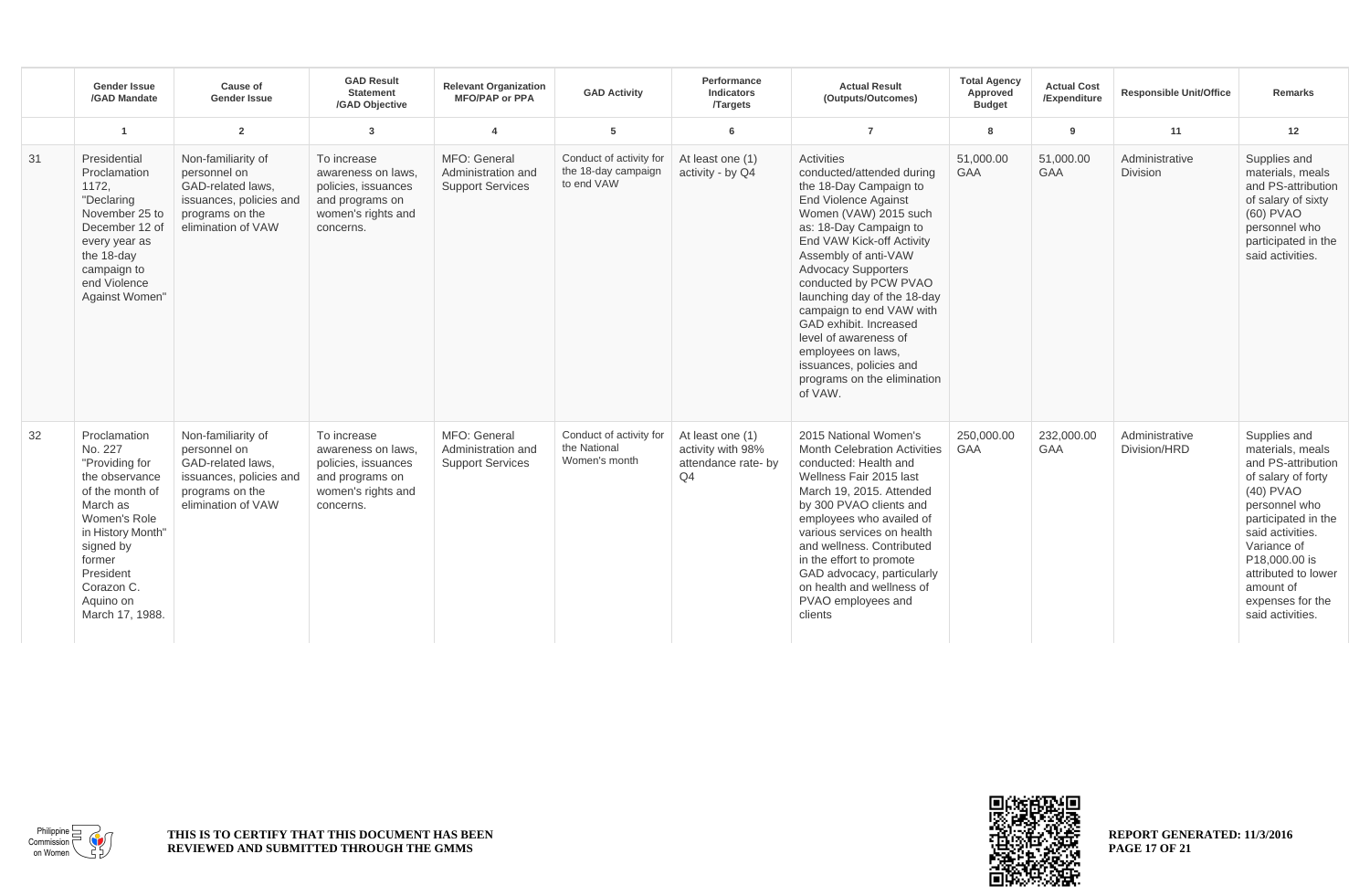|    | <b>Gender Issue</b><br>/GAD Mandate                                                                                                                | Cause of<br><b>Gender Issue</b>                                                    | <b>GAD Result</b><br><b>Statement</b><br>/GAD Objective                                            | <b>Relevant Organization</b><br><b>MFO/PAP or PPA</b>         | <b>GAD Activity</b>                                 | Performance<br><b>Indicators</b><br><b>Targets</b>                        | <b>Actual Result</b><br>(Outputs/Outcomes)                                                                                                                                                                                                                                                                                                                                                                                                                                                               | <b>Total Agency</b><br>Approved<br><b>Budget</b> | <b>Actual Cost</b><br>/Expenditure | <b>Responsible Unit/Office</b>      | <b>Remarks</b>                                                                                                                                                                                                                           |
|----|----------------------------------------------------------------------------------------------------------------------------------------------------|------------------------------------------------------------------------------------|----------------------------------------------------------------------------------------------------|---------------------------------------------------------------|-----------------------------------------------------|---------------------------------------------------------------------------|----------------------------------------------------------------------------------------------------------------------------------------------------------------------------------------------------------------------------------------------------------------------------------------------------------------------------------------------------------------------------------------------------------------------------------------------------------------------------------------------------------|--------------------------------------------------|------------------------------------|-------------------------------------|------------------------------------------------------------------------------------------------------------------------------------------------------------------------------------------------------------------------------------------|
|    |                                                                                                                                                    | $\overline{2}$                                                                     | 3                                                                                                  | $\overline{4}$                                                | 5                                                   | 6                                                                         | $\overline{7}$                                                                                                                                                                                                                                                                                                                                                                                                                                                                                           | 8                                                | 9                                  | 11                                  | 12                                                                                                                                                                                                                                       |
| 33 | Republic Act<br>9710 "Magna<br>Carta of Women"<br>and RA 10354<br>"The<br>Responsible<br>Parenthood and<br>Reproductive<br>Health Act of<br>2012". | Inadequate capacity of<br>the agency to initiate<br>GAD<br>programs/interventions. | Ensuring the<br>employee's capability<br>in handling health<br>and wellness issues<br>and concerns | MFO: General<br>Administration and<br><b>Support Services</b> | Conduct of activities<br>for health and<br>wellness | At least two (2)<br>seminars/activities<br>with 98%<br>attendance - by Q4 | Seminar on health care for<br>women a.)Attendance to<br>the DND-Wide GAD<br>Seminar on How to<br>Develop Healthy Working<br><b>Environment and Solutions</b><br>to our Health and<br>Fitnesslast May 28-29,<br>2015. b.) Conducted the<br>Lecture on Health Care for<br>Women on 27 October<br>2015. Attended by fifty (50)<br>PVAO personnel and<br>clients. c.) Conducted the<br>Seminar on Reproductive<br>Health Rights last March 18,<br>2015, participated by 40<br>PVAO employees and<br>clients. | 149.000.00<br><b>GAA</b>                         | 69.400.00<br><b>GAA</b>            | Administrative<br>Division/HRD      | Variance of<br>57,000 attributed<br>to lower cost of<br>supplies and<br>materials for the<br>various activities<br>attended                                                                                                              |
| 34 | Low level of<br>appreciation of<br>women's<br>potential for<br>leadership                                                                          | Lack of gender<br>trainings related to<br>women's leadership                       | Increased recognition<br>of women's<br>potentials for<br>leadership                                | MFO: General<br>Administration and<br><b>Support Services</b> | Attendance to<br>seminar on women<br>leadership     | Two<br>seminar-workshops<br>on women's<br>leadership -by Q4               | Forum on Women in<br>Leadership, Power and<br>Decision Making: Why<br>Women? Why No? Why<br>You?, attended by five (5)<br>participants last March 24,<br>2015. Increased level of<br>awareness of employees<br>on laws, policies, issuances<br>and programs on women's<br>rights and leadership.                                                                                                                                                                                                         | 10,000.00<br>GAA                                 | 9,778.25<br><b>GAA</b>             | Administrative<br>Division and GFPS | Forum fee and<br>PS-Attribution of<br>salary of five (5)<br>PVAO personnel<br>who attended the<br>forum Variance of<br>P221.25 attributed<br>ot PS-salary of<br>employees who<br>participated to the<br>various activities<br>conducted. |



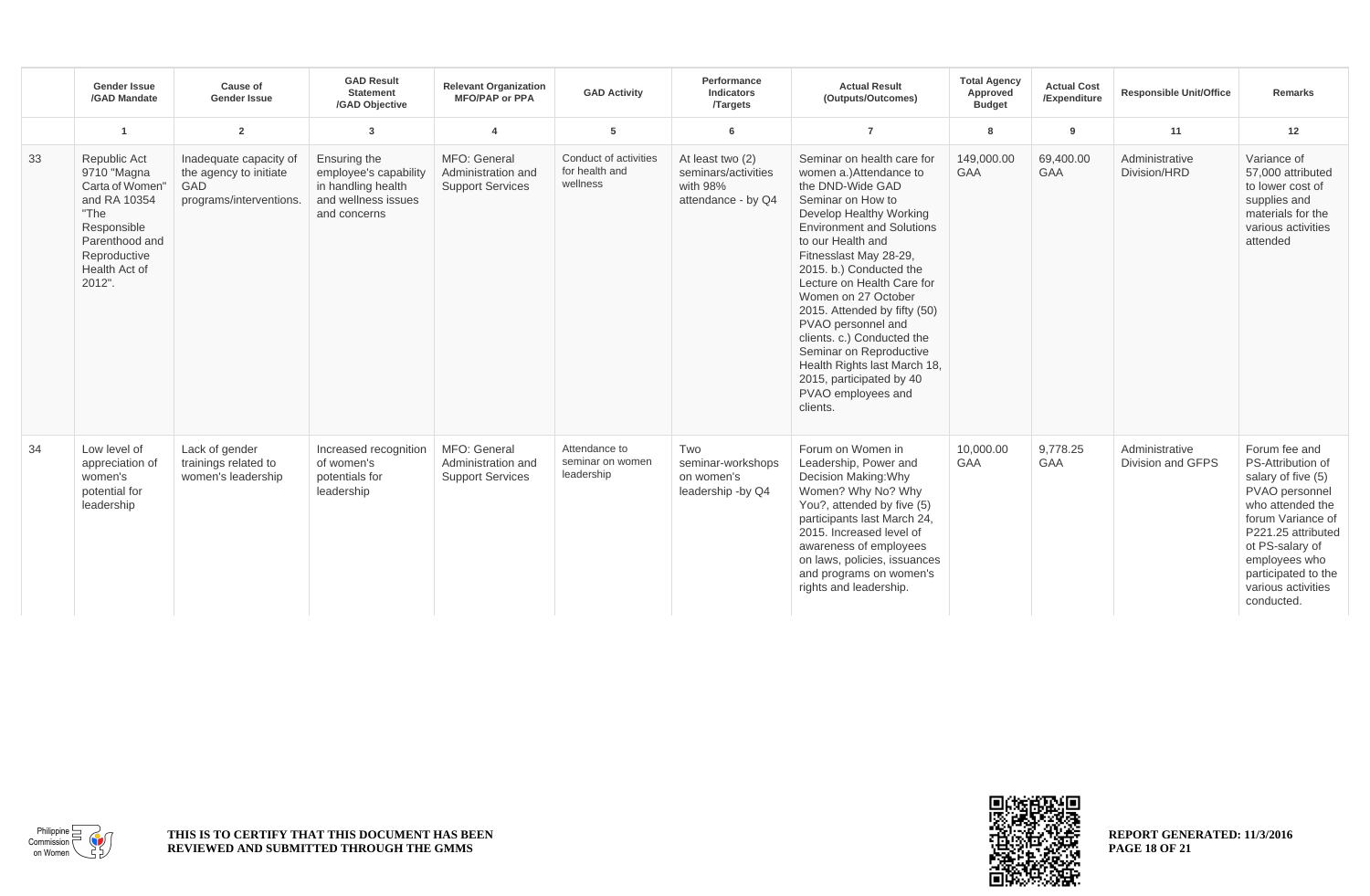|    | <b>Gender Issue</b><br>/GAD Mandate                                                                                                        | Cause of<br>Gender Issue                                                                                 | <b>GAD Result</b><br><b>Statement</b><br>/GAD Objective                      | <b>Relevant Organization</b><br><b>MFO/PAP or PPA</b>         | <b>GAD Activity</b>                                                          | Performance<br><b>Indicators</b><br><b>Targets</b>                                                                                                | <b>Actual Result</b><br>(Outputs/Outcomes)                                                                                                                                                                                                                                                                                                                                                                                                                      | <b>Total Agency</b><br>Approved<br><b>Budget</b> | <b>Actual Cost</b><br>/Expenditure | <b>Responsible Unit/Office</b>      | <b>Remarks</b>                                                                                                                                                                                                                                                |
|----|--------------------------------------------------------------------------------------------------------------------------------------------|----------------------------------------------------------------------------------------------------------|------------------------------------------------------------------------------|---------------------------------------------------------------|------------------------------------------------------------------------------|---------------------------------------------------------------------------------------------------------------------------------------------------|-----------------------------------------------------------------------------------------------------------------------------------------------------------------------------------------------------------------------------------------------------------------------------------------------------------------------------------------------------------------------------------------------------------------------------------------------------------------|--------------------------------------------------|------------------------------------|-------------------------------------|---------------------------------------------------------------------------------------------------------------------------------------------------------------------------------------------------------------------------------------------------------------|
|    | $\overline{1}$                                                                                                                             | $\overline{2}$                                                                                           | $\mathbf{3}$                                                                 | $\overline{4}$                                                | 5                                                                            | 6                                                                                                                                                 | $\overline{7}$                                                                                                                                                                                                                                                                                                                                                                                                                                                  | 8                                                | 9                                  | 11                                  | 12                                                                                                                                                                                                                                                            |
| 35 | Inadequate<br>institutional<br>capacity for<br>gender<br>mainstreaming                                                                     | Lack of<br>training/orientation on<br>gender mainstreaming<br>capacity                                   | To strengthen<br>institutional capacity<br>for gender<br>mainstreaming       | MFO: General<br>Administration and<br><b>Support Services</b> | Attendance to<br><b>DND-initiated</b><br>capacity building<br>seminar in GAD | Seminar/training<br>completed No. of<br>female and male<br>participants New<br>knowledge, attitude<br>and skills gained by<br>participants- by Q4 | In compliance to DND<br>invitation, PVAO have<br>participated DND Wide<br>GAD Policy Review and<br>Formulation GAD Office<br>Structure and Function<br>Seminar - Workshop last<br>July 1 & 3, 2015. Increased<br>knowledge on the<br>importance of<br>institutionalizing GAD by<br>defining the structure and<br>functions of the GAD office.                                                                                                                   | 400.000.00<br>GAA                                | 21,600.00<br><b>GAA</b>            | Administrative<br>Division          |                                                                                                                                                                                                                                                               |
| 36 | Lack of<br>comprehensive<br>information on<br>the extent,<br>progress, and<br>critical gaps in<br>the agency's<br>gender<br>mainstreaming. | No established system<br>for monitoring and<br>audit of the agency's<br>gender mainstreaming<br>efforts. | To strengthen the<br>organization's<br>capacity for gender<br>mainstreaming. | MFO: General<br>Administration and<br><b>Support Services</b> | Training of the GFPS<br>members on gender<br>audit and/or GMEF<br>Tool       | Completion of<br>Gender Audit -by<br>Q <sub>4</sub>                                                                                               | Conducted a<br>Seminar-Workshop on<br><b>Using Gender</b><br>Mainstreaming Evaluation<br>Framework (GMEF) Tool<br>on Organizational<br>Assessment last March<br>24-25, 2015. Attended by 20<br>members of the GFPS<br>andselected technical staff.<br>Enhanced skill in<br>understanding and<br>analyzing gender policies,<br>tools and concepts, and<br>formulating and<br>implementing GAD<br>programs and<br>projects.PVAO is level 2 in<br>GMEF assessment. | 100,000.00<br>GAA                                | 110,000.00<br><b>GAA</b>           | Administrative<br>Division and GFPS | Seminar expense<br>and PS-attribution<br>of 23 employees<br>who attended the<br>workshop and<br>those who served<br>as training staffs<br>during the activity<br>Variance of P10.<br>000 attributed to<br>PS for the<br>employees<br>attended the<br>workshop |



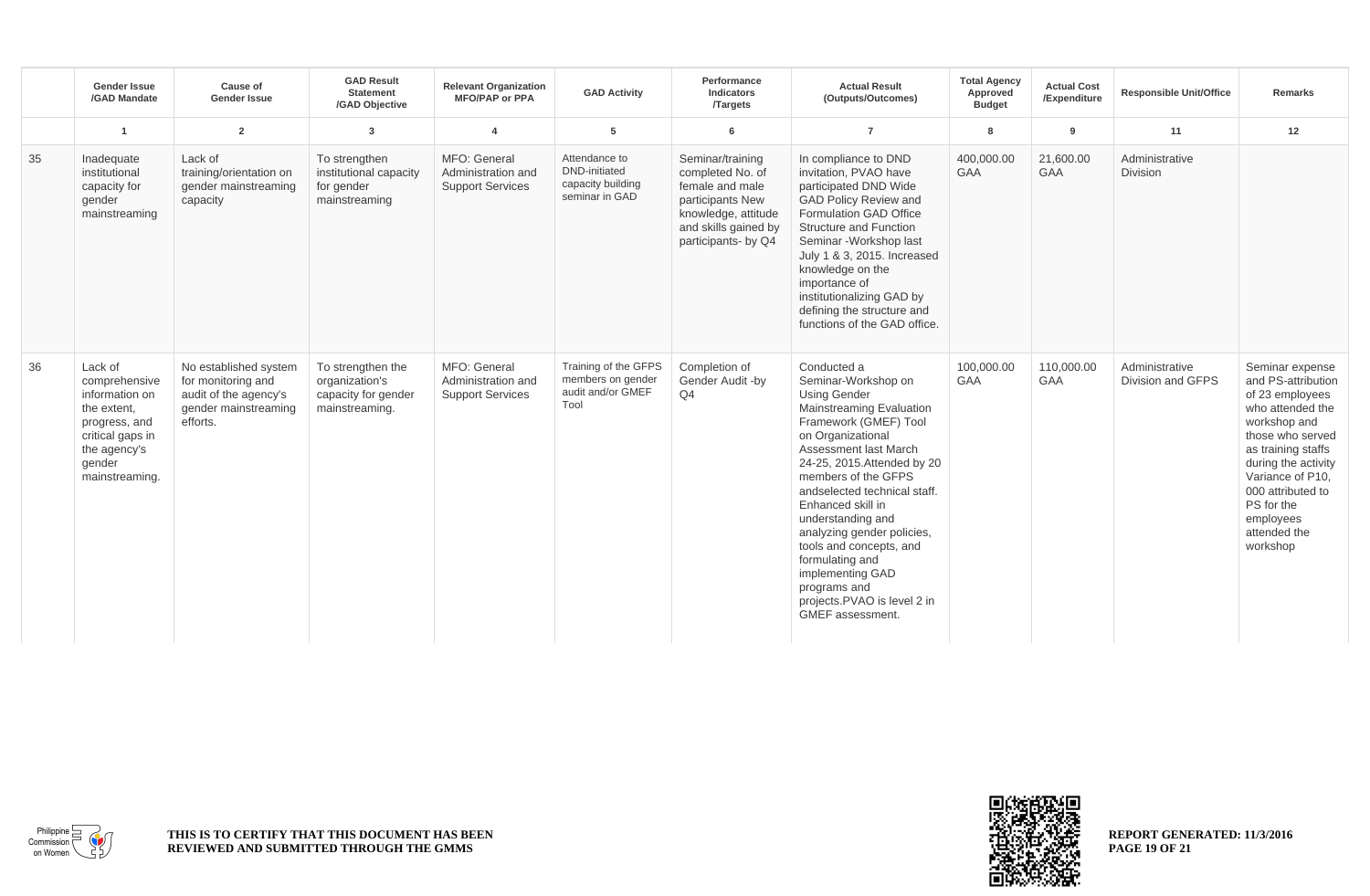|                                  | <b>Gender Issue</b><br>/GAD Mandate                                                                                     | Cause of<br><b>Gender Issue</b>                                                                                | <b>GAD Result</b><br><b>Statement</b><br>/GAD Objective                                                                                                                                                                                             | <b>Relevant Organization</b><br><b>MFO/PAP or PPA</b>         | <b>GAD Activity</b>                                                                                                                                                                                                                     | Performance<br>Indicators<br><b>Targets</b>                                    | <b>Actual Result</b><br>(Outputs/Outcomes)                                                                                                                                                                                                         | <b>Total Agency</b><br>Approved<br><b>Budget</b> | <b>Actual Cost</b><br>/Expenditure | <b>Responsible Unit/Office</b>    | <b>Remarks</b>                                                                                                          |
|----------------------------------|-------------------------------------------------------------------------------------------------------------------------|----------------------------------------------------------------------------------------------------------------|-----------------------------------------------------------------------------------------------------------------------------------------------------------------------------------------------------------------------------------------------------|---------------------------------------------------------------|-----------------------------------------------------------------------------------------------------------------------------------------------------------------------------------------------------------------------------------------|--------------------------------------------------------------------------------|----------------------------------------------------------------------------------------------------------------------------------------------------------------------------------------------------------------------------------------------------|--------------------------------------------------|------------------------------------|-----------------------------------|-------------------------------------------------------------------------------------------------------------------------|
|                                  | $\overline{1}$                                                                                                          | $\overline{2}$                                                                                                 | 3                                                                                                                                                                                                                                                   | $\overline{a}$                                                | 5                                                                                                                                                                                                                                       | 6                                                                              | $\overline{7}$                                                                                                                                                                                                                                     | 8                                                | 9                                  | 11                                | 12                                                                                                                      |
| 37                               | Low level of<br>gender<br>awareness and<br>inadequate<br>competency<br>related to GAD                                   | Lack of awareness<br>raising and capability<br>building on GAD<br>among top<br>management and<br>rank-and-file | To provide for<br>continuing education<br>on GAD, updating<br>and enhancing skills<br>of the PVAO GFPS<br>and other officials<br>and employees                                                                                                      | MFO: General<br>Administration and<br><b>Support Services</b> | Attendance in various<br>GAD-related<br>seminars/activities<br>organized by PVAO<br>and/or other<br>government agencies,<br>private institutions,<br>and NGOs such as<br>on GAD Planning<br>and Budgeting and<br><b>Gender Analysis</b> | Conduct of GAD<br>Planning and<br>Budgetting and<br>Gender Analysis -<br>by Q4 | Conducted the<br>Seminar-Workshop on the<br>Formulation of a PVAO<br>GAD Strategic Plan nd<br>Application of the<br>Harmonized Gender and<br><b>DevelomentGuidelines</b><br>(HGDG) last December<br>17-18, 2015. Attended by 24<br>PVAO personnel. | 100,000.00<br><b>GAA</b>                         | 110,000.00<br><b>GAA</b>           | Administrative<br>Division        | variance of 10,000<br>attributed to<br>PS-salary of<br>personnel who<br>attended the<br>workshop.                       |
| 38                               | Inadequate<br>capability for<br>gender<br>mainstreaming<br>among top<br>management<br>and<br>rank-and-file<br>personnel | Lack of capability<br>building activities and<br>exposure to other<br>organizations<br>implementing GAD        | To provide for<br>continuing education<br>on GAD, updating<br>and enhancing skills<br>of the PVAO GFPS<br>and other officials<br>and employees while<br>enabling them to<br>establish networks<br>and linkages with<br>other GAD-oriented<br>groups | MFO: General<br>Administration and<br><b>Support Services</b> | Participation in<br>activities of MOVE<br>(Men Opposed to<br>Violence Against<br>Women Everywhere)                                                                                                                                      | 2 MOVE activties<br>supported                                                  | Attendance to the DND<br>Wide GAD Engaging Men<br>Opposed to Violence<br><b>Against Women</b><br>Everywhere (MOVE) to<br>Prevent VAW.                                                                                                              | 50,000.00<br><b>GAA</b>                          | 14,400.00<br><b>GAA</b>            | Administrative<br><b>Division</b> | Variance of<br>35,600 is due to<br>lack of material<br>time to schedule<br>activities for the<br>MOVE.                  |
|                                  |                                                                                                                         |                                                                                                                |                                                                                                                                                                                                                                                     |                                                               |                                                                                                                                                                                                                                         | <b>ATTRIBUTED PROGRAM</b>                                                      |                                                                                                                                                                                                                                                    |                                                  |                                    |                                   |                                                                                                                         |
| 39                               |                                                                                                                         |                                                                                                                |                                                                                                                                                                                                                                                     |                                                               | PVAO Education and<br><b>Training Program</b><br>(PET)                                                                                                                                                                                  |                                                                                |                                                                                                                                                                                                                                                    | 2,600,000.00<br><b>GAA</b>                       | 1,300,000.00<br>GAA                | Administrative<br>Division        | Project design is<br>gender-responsive<br>Project<br>Management,<br>monitoring and<br>evaluation is<br>gender-sensitive |
| <b>SUB-TOTAL</b><br>9,148,669.00 |                                                                                                                         |                                                                                                                |                                                                                                                                                                                                                                                     |                                                               |                                                                                                                                                                                                                                         |                                                                                |                                                                                                                                                                                                                                                    |                                                  | 7,405,576.62                       | <b>GAA</b>                        |                                                                                                                         |
|                                  |                                                                                                                         |                                                                                                                | <b>TOTAL</b>                                                                                                                                                                                                                                        | 9,148,669.00 7,405,576.62                                     |                                                                                                                                                                                                                                         |                                                                                |                                                                                                                                                                                                                                                    |                                                  |                                    |                                   |                                                                                                                         |